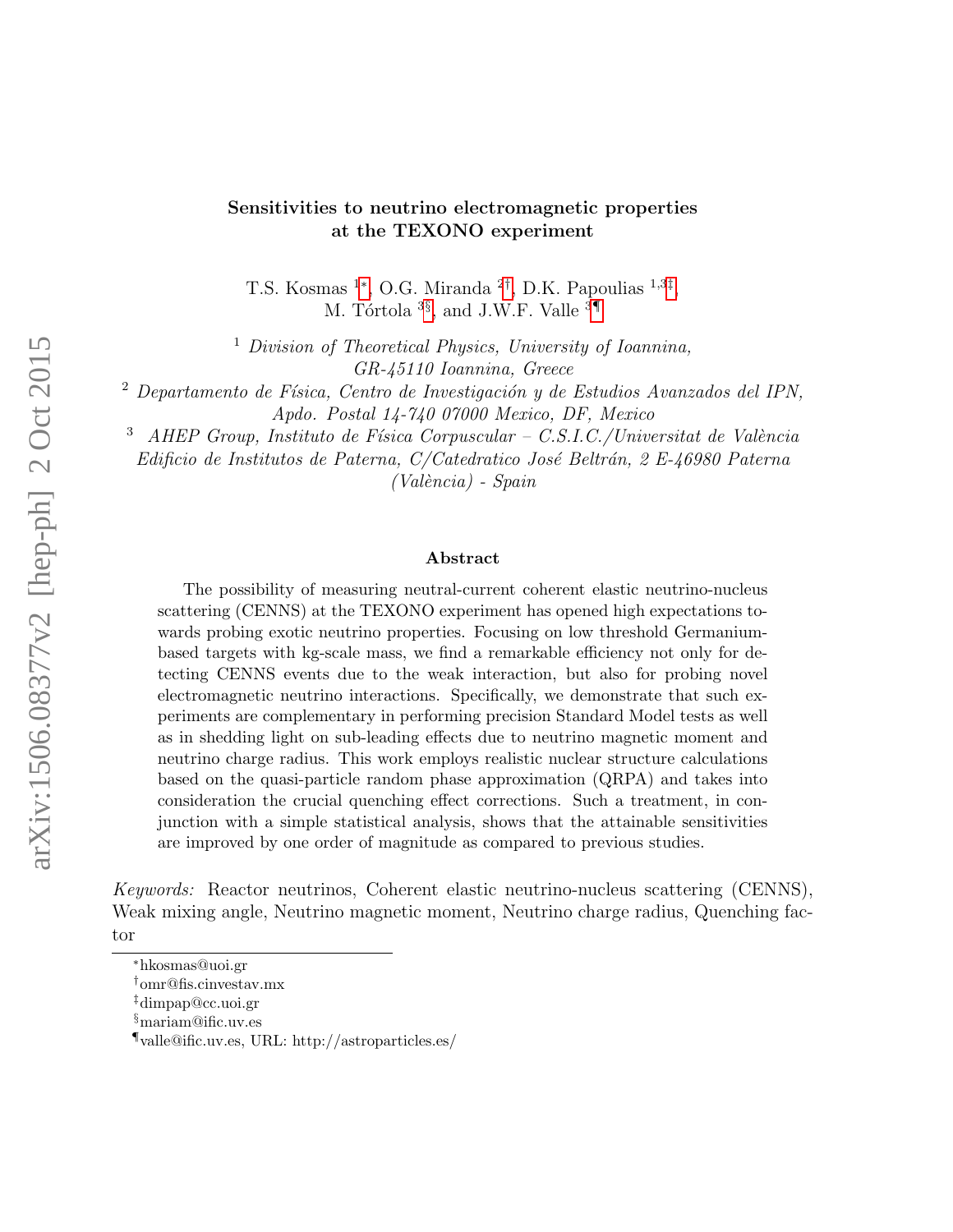### 1 Introduction

The robust discovery of neutrino oscillations in the propagation of solar and atmospheric neutrinos [\[1,](#page-12-0) [2\]](#page-12-1), confirmed at accelerator and reactor neutrino sources [\[3,](#page-12-2) [4\]](#page-12-3) has provided us with a rather solid proof for the existence of neutrino masses and mixing [\[5,](#page-12-4) [6\]](#page-13-0) and hence the clearest evidence for the need of physics beyond the Standard Model (SM) [\[7\]](#page-13-1). These results have prompted a great rush to produce adequate SM extensions with small neutrino masses [\[8\]](#page-13-2).

Underpinning the ultimate origin of neutrino mass stands out as one of the biggest challenges in particle physics [\[9\]](#page-13-3). A generic feature of many such schemes is the presence of non-vanishing neutrino electromagnetic (EM) properties [\[10,](#page-13-4) [11,](#page-13-5) [12,](#page-13-6) [13,](#page-13-7) [14,](#page-13-8) [15\]](#page-13-9). While the neutrino masses indicated by oscillation data are perhaps too small to induce sizeable magnetic moments, this issue is rather model dependent, and one cannot exclude this possibility on general grounds [\[16\]](#page-13-10). If large enough, these may still play an important subleading role in precision neutrino studies [\[17\]](#page-13-11), despite the good agreement found within the three-neutrino oscillation picture. Non-zero diagonal magnetic moments exist for massive Dirac neutrinos. In contrast, in the general Majorana neutrino case all magnetic moments are transition-type. Therefore, the study of neutrino magnetic moments would be a powerful tool towards distinguishing their Dirac or Majorana character [\[18,](#page-14-0) [19\]](#page-14-1).

The detection of neutral-current (NC) coherent elastic neutrino-nucleus scattering (CENNS) processes by measuring the nuclear recoil spectrum of the scattered nucleus has by now become feasible [\[20\]](#page-14-2). As a concrete example, the newly formed COHERENT Collaboration at the Spallation Neutron Source (SNS) has excellent prospects [\[21,](#page-14-3) [22\]](#page-14-4), motivating also theoretical effort [\[23,](#page-14-5) [24\]](#page-14-6). In this work, we consider the possibility of revealing signs of new physics through a detailed study of CENNS at the TEXONO experiment [\[25,](#page-14-7) [26,](#page-14-8) [27\]](#page-14-9). We demonstrate that the use of sub-keV Germanium-based kg-scale detectors [\[28,](#page-14-10) [29,](#page-15-0) [30\]](#page-15-1), provides a favourable experimental set up with good prospects for performing precision SM tests, as well as probing EM neutrino properties [\[31\]](#page-15-2), such as the neutrino magnetic moment [\[18,](#page-14-0) [19,](#page-14-1) [32,](#page-15-3) [33\]](#page-15-4) and the neutrino charge radius [\[34,](#page-15-5) [35,](#page-15-6) [36,](#page-15-7) [37,](#page-15-8) [38\]](#page-15-9). The total number of events expected in an experiment searching for CENNS depends strongly on the energy threshold  $T_{thres}$ , as well as the total mass of the detector [\[23,](#page-14-5) [24\]](#page-14-6). For low energy thresholds and more massive detectors, the total number of events expected is significantly larger and, therefore, the attainable sensitivities are higher. In addition, this work highlights that the present calculations become more realistic by considering quenching effect corrections [\[39,](#page-15-10) [40,](#page-16-0) [41\]](#page-16-1). The sensitivity is evaluated by assuming that a given experiment searching for CENNS events will measure exactly the SM expectation. Thus, any deviation [\[42,](#page-16-2) [43,](#page-16-3) [44\]](#page-16-4) is understood as a signature of new physics [\[45,](#page-16-5) [46,](#page-16-6) [47,](#page-16-7) [48,](#page-16-8) [49\]](#page-16-9).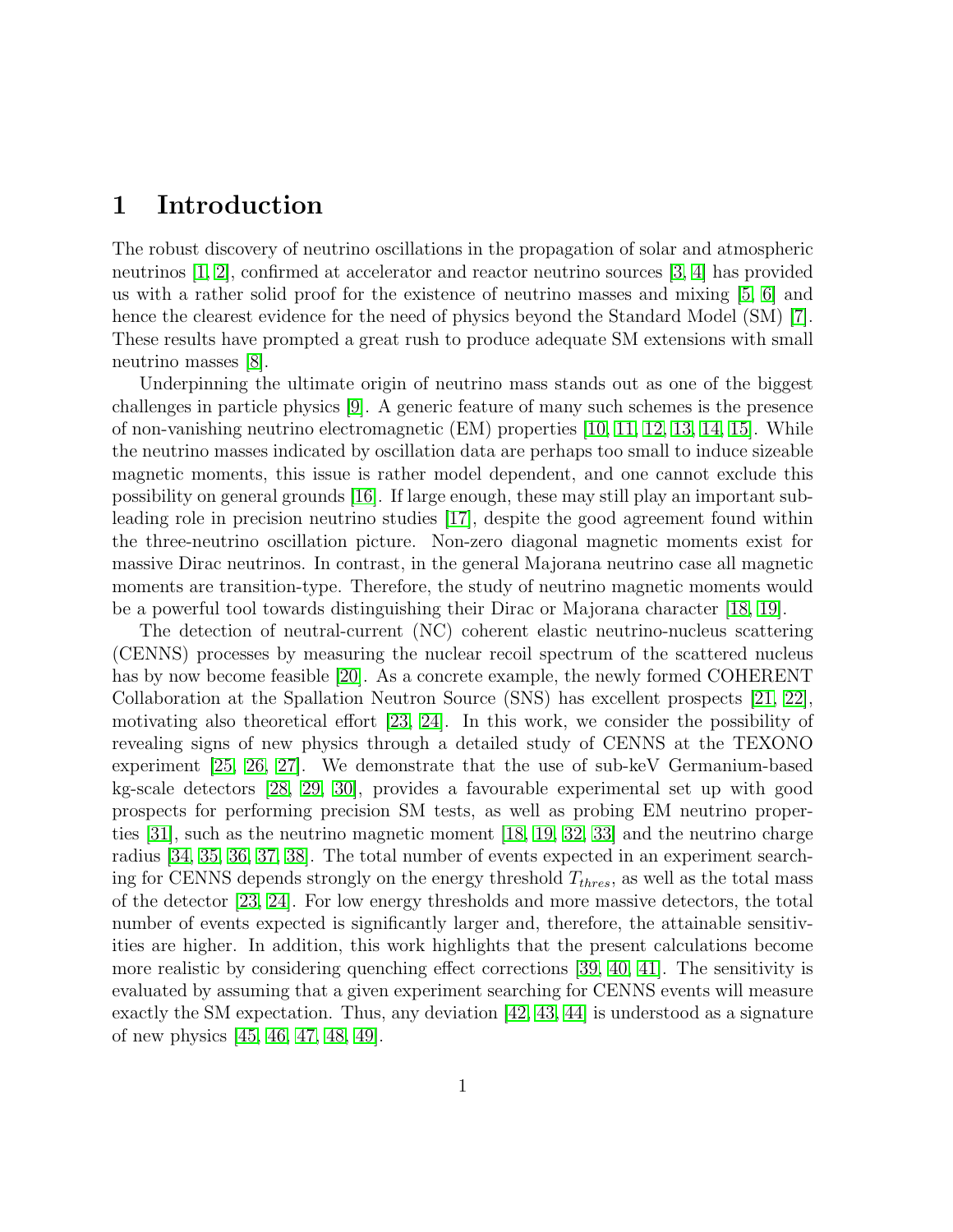Apart from the possibility of the first ever detection of CENNS events, our present results emphasise the potentiality of discovering neutrino interactions beyond the SM expectations [\[50\]](#page-16-10). In our estimates we perform nuclear structure calculations within the context of the quasi-particle random phase approximation (QRPA) that uses realistic nu-clear forces [\[51,](#page-17-0) [52,](#page-17-1) [53,](#page-17-2) [54,](#page-17-3) [55\]](#page-17-4), and employ a  $\chi^2$ -type statistical analysis. We find that the prospects for improving current bounds on  $\mu_{\nu_e}$  are rather promising and complementary to future sensitivities on the muon neutrino magnetic moment,  $\mu_{\nu_{\mu}}$  [\[24\]](#page-14-6).

#### 2 Coherent elastic neutrino-nucleus scattering

The coherent elastic scattering of neutrinos upon a nucleus is described within the SM starting from the neutrino-quark NC interaction Lagrangian. However, as mentioned above, one has good reasons to expect corrections coming from new physics [\[1\]](#page-12-0), such as non-standard interactions (NSI) [\[42,](#page-16-2) [43,](#page-16-3) [44,](#page-16-4) [45,](#page-16-5) [46,](#page-16-6) [47,](#page-16-7) [49\]](#page-16-9) or non-trivial neutrino EM properties [\[10,](#page-13-4) [11,](#page-13-5) [12,](#page-13-6) [13,](#page-13-7) [14,](#page-13-8) [15,](#page-13-9) [16,](#page-13-10) [32,](#page-15-3) [33,](#page-15-4) [36\]](#page-15-7).

#### 2.1 Standard model prediction

Within the context of SM, for low energies  $(E_\nu \ll M_W)$  accessible to neutrino experiments, the weak neutral-current CENNS can be naturally studied by considering the  $V \pm A$  interaction of four-fermion  $\nu \nu f f$  type operators entering the effective Lagrangian,  $\mathcal{L}_{\text{SM}}$ , written as [\[43\]](#page-16-3)

<span id="page-2-0"></span>
$$
\mathcal{L}_{\rm SM} = -2\sqrt{2}G_F \sum_{\substack{P=L,R\\f=u,d\\ \alpha=e,\mu,\tau}} g_{\alpha\alpha}^{f,P} \left[ \bar{\nu}_{\alpha} \gamma_{\rho} L \nu_{\alpha} \right] \left[ \bar{f} \gamma^{\rho} P f \right] . \tag{1}
$$

In this Lagrangian, the chiral structure of the SM weak interaction is expressed by the projectors  $P = \{L, R\}$ , while  $\alpha$  denotes the neutrino flavour and f refers to the firstgeneration quarks. The relative strength of the left- and right-handed couplings for  $u$ -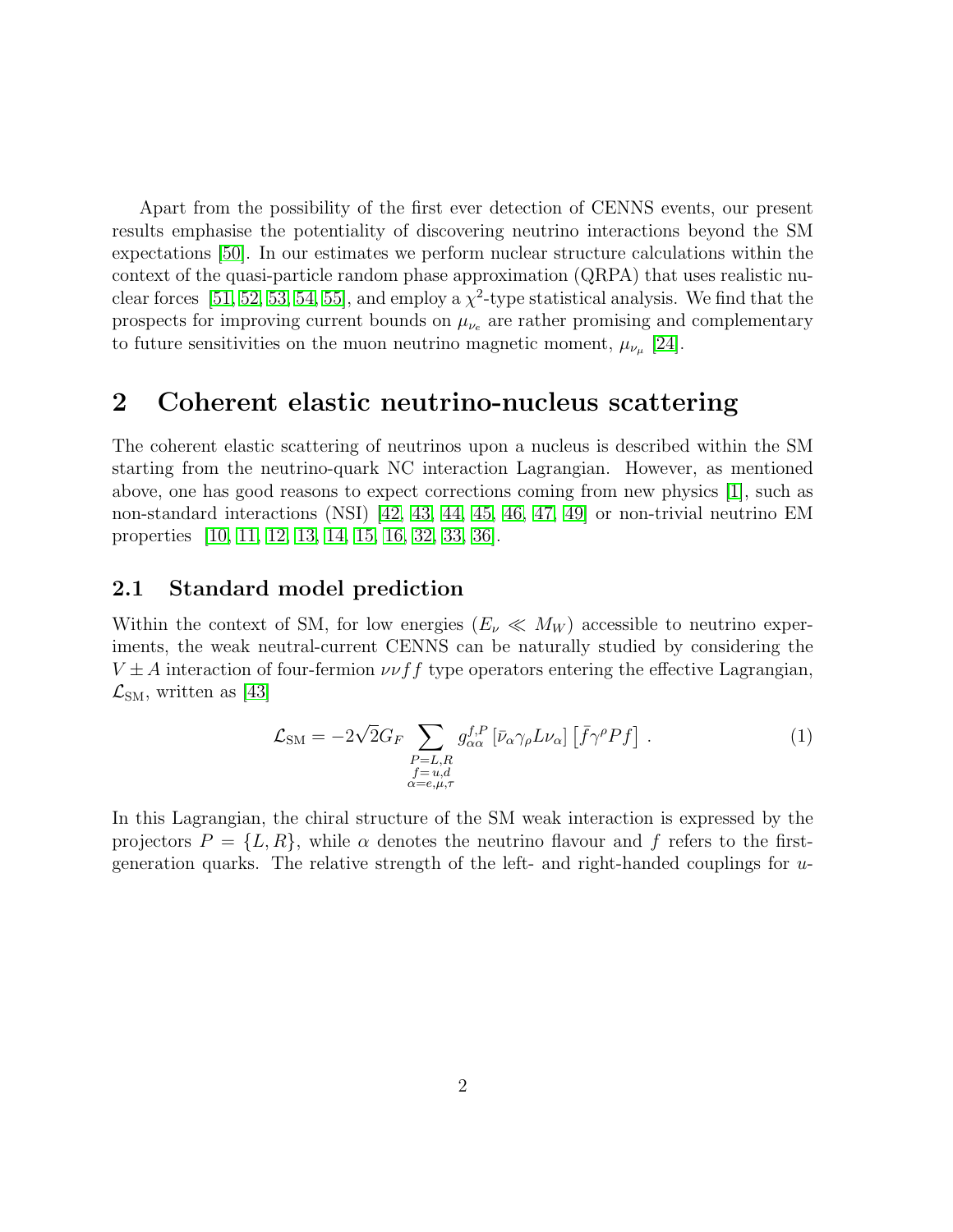and d-quark to the Z-boson with respect to the Fermi constant  $G_F$  are given as

$$
g_{\alpha\alpha}^{u,L} = \rho_{\nu N}^{NC} \left( \frac{1}{2} - \frac{2}{3} \hat{\kappa}_{\nu N} \hat{s}_Z^2 \right) + \lambda^{u,L},
$$
  
\n
$$
g_{\alpha\alpha}^{d,L} = \rho_{\nu N}^{NC} \left( -\frac{1}{2} + \frac{1}{3} \hat{\kappa}_{\nu N} \hat{s}_Z^2 \right) + \lambda^{d,L},
$$
  
\n
$$
g_{\alpha\alpha}^{u,R} = \rho_{\nu N}^{NC} \left( -\frac{2}{3} \hat{\kappa}_{\nu N} \hat{s}_Z^2 \right) + \lambda^{u,R},
$$
  
\n
$$
g_{\alpha\alpha}^{d,R} = \rho_{\nu N}^{NC} \left( \frac{1}{3} \hat{\kappa}_{\nu N} \hat{s}_Z^2 \right) + \lambda^{d,R}.
$$
\n(2)

In the latter expressions, after including the relevant radiative corrections, we have  $\hat{s}_Z^2$  =  $\sin^2 \theta_W = 0.23120, \ \rho_{\nu N}^{NC} = 1.0086, \ \hat{\kappa}_{\nu N} = 0.9978, \ \lambda^{u,L} = -0.0031, \ \lambda^{d,L} = -0.0025 \text{ and}$  $\lambda^{d,R} = 2\lambda^{u,R} = 7.5 \times 10^{-5}$  [\[17\]](#page-13-11). From the effective Lagrangian in Eq. [\(1\)](#page-2-0), the differential cross section with respect to the nuclear recoil-energy, T, for the case of a CENNS off a spherical spin-zero nucleus of mass M, reads

$$
\left(\frac{d\sigma}{dT}\right)_{\rm SM} = \frac{G_F^2 M}{2\pi} \left[1 - \frac{MT}{E_\nu^2} + \left(1 - \frac{T}{E_\nu}\right)^2\right] \left|\langle gs||\hat{\mathcal{M}}_0(q)||gs\rangle\right|^2. \tag{3}
$$

<span id="page-3-0"></span>For  $qs \to qs$  transitions, the corresponding coherent nuclear matrix element takes the form [\[48,](#page-16-8) [23\]](#page-14-5)

$$
\langle gs||\hat{\mathcal{M}}_0(q)||gs\rangle = \left[2(g_{\alpha\alpha}^{u,L} + g_{\alpha\alpha}^{u,R}) + (g_{\alpha\alpha}^{d,L} + g_{\alpha\alpha}^{d,R})\right]ZF_Z(q^2) + \left[(g_{\alpha\alpha}^{u,L} + g_{\alpha\alpha}^{u,R}) + 2(g_{\alpha\alpha}^{d,L} + g_{\alpha\alpha}^{d,R})\right]NF_N(q^2).
$$
\n(4)

Note that, due to the smallness of the coupling of protons with the Z-boson, the main contribution to the CENNS cross section essentially scales with the square of the neutron number  $N$  of the target nucleus (see e.g. [\[48\]](#page-16-8)). We stress that the differential cross section is evaluated with high significance by weighting the nuclear matrix element with corrections provided by the proton (neutron) nuclear form factors  $F_{Z(N)}(q^2)$ . This way the finite nuclear size is taken into account with respect to the typical momentum transfer,  $q \simeq \sqrt{2MT}$ . Furthermore, the  $N^2$  enhancement of the CENNS cross section makes the relevant experiments favourable facilities to probe the neutron form factor of the target nucleus at low energies [\[20,](#page-14-2) [21,](#page-14-3) [22\]](#page-14-4).

From a nuclear theory point of view, the reliability of the present CENNS cross sections calculations is maximised in terms of accuracy by performing nuclear structure calculations in the context of QRPA [\[52,](#page-17-1) [53\]](#page-17-2). Motivated by its successful application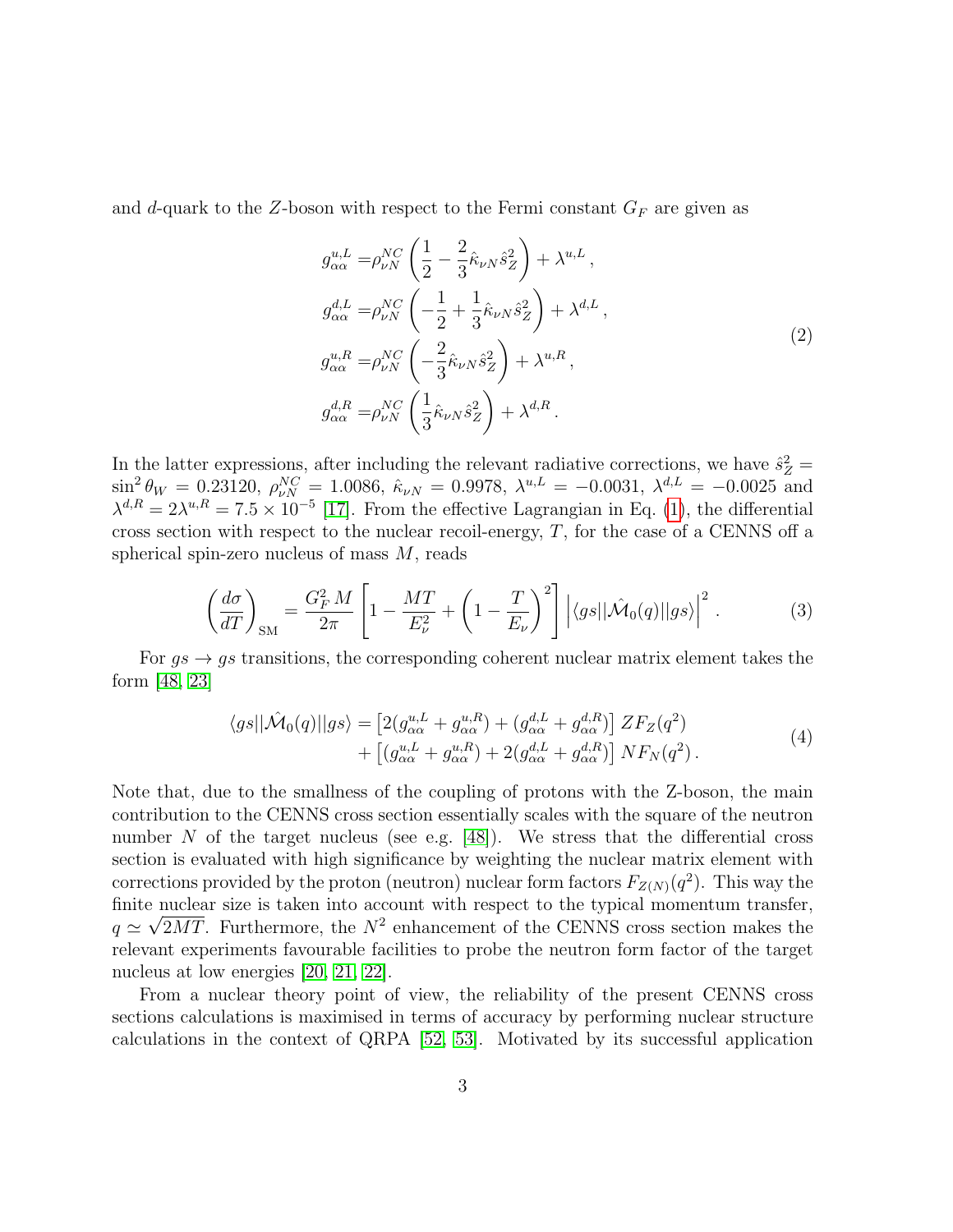on similar calculations for various semi-leptonic nuclear processes [\[54,](#page-17-3) [55\]](#page-17-4), in this work we construct explicitly the nuclear ground state,  $|gs\rangle \equiv |0^{+}\rangle$ , of the relevant even-even isotope through the solution of the BCS equations (for a detailed description see Ref. [\[23\]](#page-14-5)).

#### 2.2 Electromagnetic neutrino-nucleus cross sections

The existence of neutrino masses is well-established thanks to the current neutrino oscillation data, implying that they could have exotic properties, such as non-zero neutrino magnetic moments. In this framework, potential neutrino-nucleus interactions of EM nature have been considered [\[10,](#page-13-4) [11,](#page-13-5) [12,](#page-13-6) [13,](#page-13-7) [14,](#page-13-8) [15\]](#page-13-9), resulting in corrections to the weak CENNS cross section of the form [\[31\]](#page-15-2)

<span id="page-4-1"></span><span id="page-4-0"></span>
$$
\left(\frac{d\sigma}{dT}\right)_{\text{tot}} = \left(\frac{d\sigma}{dT}\right)_{\text{SM}} + \left(\frac{d\sigma}{dT}\right)_{\text{EM}}.\tag{5}
$$

Here, the helicity-violating EM contribution to the neutrino-nucleus cross section can be parametrised in terms of the proton nuclear form factor, the fine structure constant  $a_{em}$ and the electron mass  $m_e$  as [\[16\]](#page-13-10)

$$
\left(\frac{d\sigma}{dT}\right)_{\text{EM}} = \frac{\pi a_{em}^2 \mu_{eff}^2 Z^2}{m_e^2} \left(\frac{1 - T/E_{\nu}}{T} + \frac{T}{4E_{\nu}^2}\right) F_Z^2(q^2). \tag{6}
$$

Note, that additional corrections are incorporated in Eqs. [\(3\)](#page-3-0), [\(6\)](#page-4-0), compared to Ref. [\[24\]](#page-14-6).

If the neutrino is of Dirac-type as in the SM, then the magnetic moment is undetectably small due to its proportionality to the neutrino mass. Even though from oscillation data the latter is well-known to be small, one cannot rule out the possibility of sizeable neutrino magnetic moments. Indeed, in general scenarios where neutrinos are Majorana fermions, as expected on general grounds, larger transition magnetic moments are possible. For example, relatively sizeable contributions may be predicted in models involving NSI [\[16\]](#page-13-10). From experimental perspectives, a potential signal will be detected as a distortion of the nuclear recoil spectrum at very low energies where the EM cross section dominates due to its  $\sim 1/T$  dependence. For this reason, such challenging technological constraints require innovative experimental advances towards reducing the threshold to the sub-keV region.

Despite having vanishing electric charge, the first derivative in the expansion of the neutrino electric form factor entering the decomposition of the leptonic matrix element may provide non-trivial information concerning other neutrino electric properties [\[15\]](#page-13-9). More specifically, the gauge-invariant definition of the neutrino root mean square chargeradius  $\langle r_{\nu_{\alpha}}^2 \rangle$ ,  $\alpha = \{e, \mu, \tau\}$  [\[34,](#page-15-5) [35\]](#page-15-6) leads to corrections to the weak mixing angle [\[36,](#page-15-7) [37,](#page-15-8) [38\]](#page-15-9)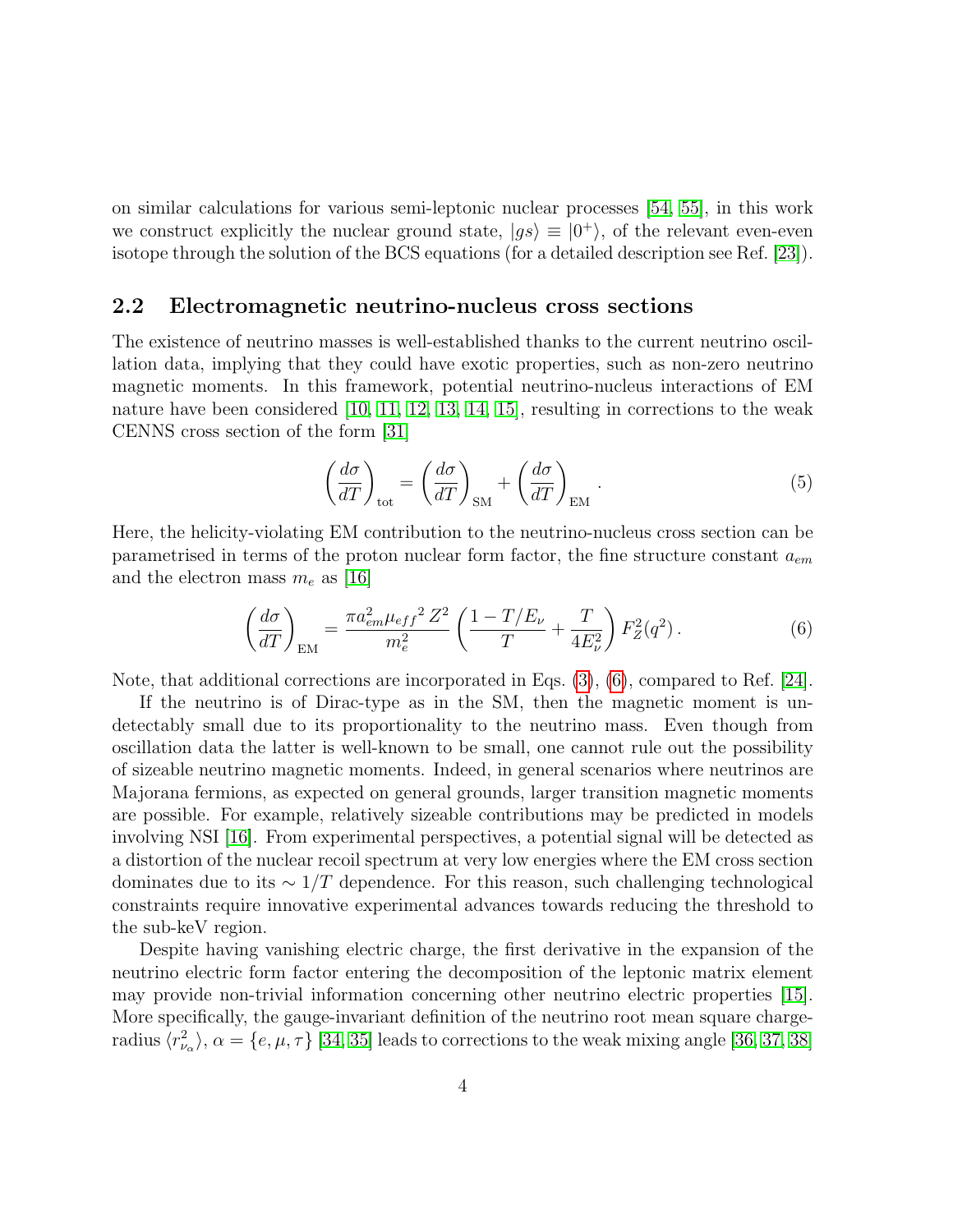$$
\sin^2 \theta_W \to \sin^2 \overline{\theta_W} + \frac{\sqrt{2} \pi a_{em}}{3G_F} \langle r_{\nu_\alpha}^2 \rangle \,. \tag{7}
$$

### <span id="page-5-0"></span>3 The TEXONO experiment

In the present work we explore how well one can probe neutrino EM phenomena with the TEXONO experiment [\[25,](#page-14-7) [26,](#page-14-8) [27\]](#page-14-9) through low-energy CENNS measurements near the Kuo-Sheng Nuclear Power Station. Towards this purpose, the TEXONO Collaboration has pursued a research program aiming at detecting neutrino-nucleus events by using high purity Germanium-based detectors HPGe with sub-keV threshold [\[28,](#page-14-10) [29,](#page-15-0) [30\]](#page-15-1). According to the proposal, we consider a 1 kg <sup>76</sup>Ge-detector operating with a threshold as low as  $T_{thres}$  = 100 eV<sub>ee</sub>. Due to the absence of precise information regarding the fuel composition of the reactor core, we only include the dominant <sup>235</sup>U component of the antineutrino spectrum. In this respect, for the present study we assume a typical neutrino flux of  $\Phi_{\bar{\nu}_e} = 10^{13} \nu s^{-1} \text{ cm}^{-2}$  for a detector location at 28 m from the reactor core. In order to estimate the reactor antineutrino energy-distribution  $\eta_{\bar{\nu}_e}(E_\nu)$  for energies above 2 MeV, existing experimental data from Ref. [\[56\]](#page-17-5) are employed. We stress that the main part of reactor anti-neutrinos is released with energies  $E_{\bar{\nu}_e} < 2$  MeV, thus their contribution is crucial and must be taken into account. For their description we adopt the theoretical estimates given in Ref. [\[57\]](#page-17-6). This will bring about improved sensitivities on the neutrino magnetic moment.

### 4 Results and discussion

#### 4.1 Signal cross sections

First we present and discuss the individual weak and electromagnetic differential and total CENNS cross sections (see Eq. [5\)](#page-4-1) weighted over experimental reactor anti-neutrino spectra [\[56,](#page-17-5) [57\]](#page-17-6). These convoluted cross sections determine the neutrino signals expected to be recorded at a nuclear detector (e.g. the <sup>76</sup>Ge of the TEXONO experiment). For each interaction channel x,  $[x = SM, EM, tot]$  the energy-integrated differential cross section,  $\langle d\sigma/dT \rangle_x$ , is defined as

$$
\langle \frac{d\sigma}{dT} \rangle_x = \int dE_\nu \left( \frac{d\sigma}{dT} (E_\nu, T) \right)_x \eta_{\bar{\nu}_e} (E_\nu), \tag{8}
$$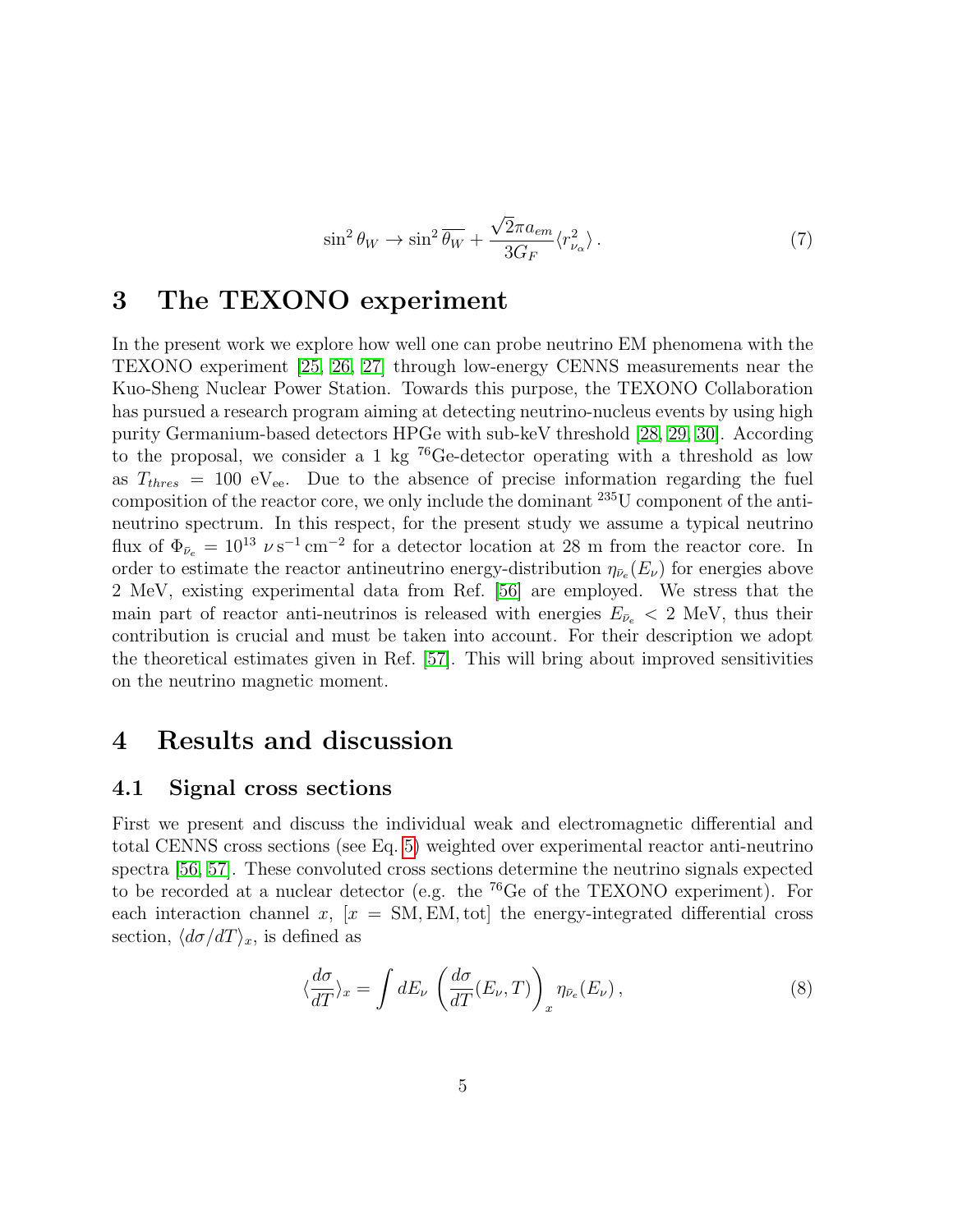

Figure 1: Weak and electromagnetic differential (*left panel*) and total (*right panel*) cross sections convoluted with reactor  $\bar{\nu}_e$ -spectra.

where  $\eta_{\bar{\nu}_e}(E_\nu)$  denotes the normalised neutrino energy-distribution. The corresponding signal cross section  $\sigma_x^{\text{sign}}$  reads

<span id="page-6-0"></span>
$$
\sigma_x^{\text{sign}}(E_\nu) = \int dT \left( \frac{d\sigma}{dT}(E_\nu, T) \right)_x \eta_{\bar{\nu}_e}(E_\nu). \tag{9}
$$

For the <sup>76</sup>Ge detector, assuming the experimental constraints placed recently by TEX-ONO  $(\mu_{\bar{\nu}_e} = 7.4 \times 10^{-11} \mu_B [25]$  $(\mu_{\bar{\nu}_e} = 7.4 \times 10^{-11} \mu_B [25]$  and  $\langle r_{\bar{\nu}_e}^2 \rangle = 6.6 \times 10^{-32} \text{cm}^2 [26]$  $\langle r_{\bar{\nu}_e}^2 \rangle = 6.6 \times 10^{-32} \text{cm}^2 [26]$ , the computed results are illustrated in Fig. [1.](#page-6-0) One sees that in the case of  $\sigma^{\text{sign}}$ , the curve involving neutrino magnetic moment contribution exceeds that of the pure SM weak rate at low neutrino energies,  $E_{\nu}$ . The curve containing neutrino charge radius contributions through Eq. [7](#page-5-0) is showing a similar behaviour as the pure SM (the photon propagator cancellation leads to 4-fermion contact interaction [\[30,](#page-15-1) [50\]](#page-16-10)).

#### 4.2 Statistical analysis

Our present analysis is strongly based on the estimation of the number of CENNS events. Therefore, we first provide a brief description of the conventions and approximations we use in our calculations. For each interaction channel  $x$ , the number of CENNS events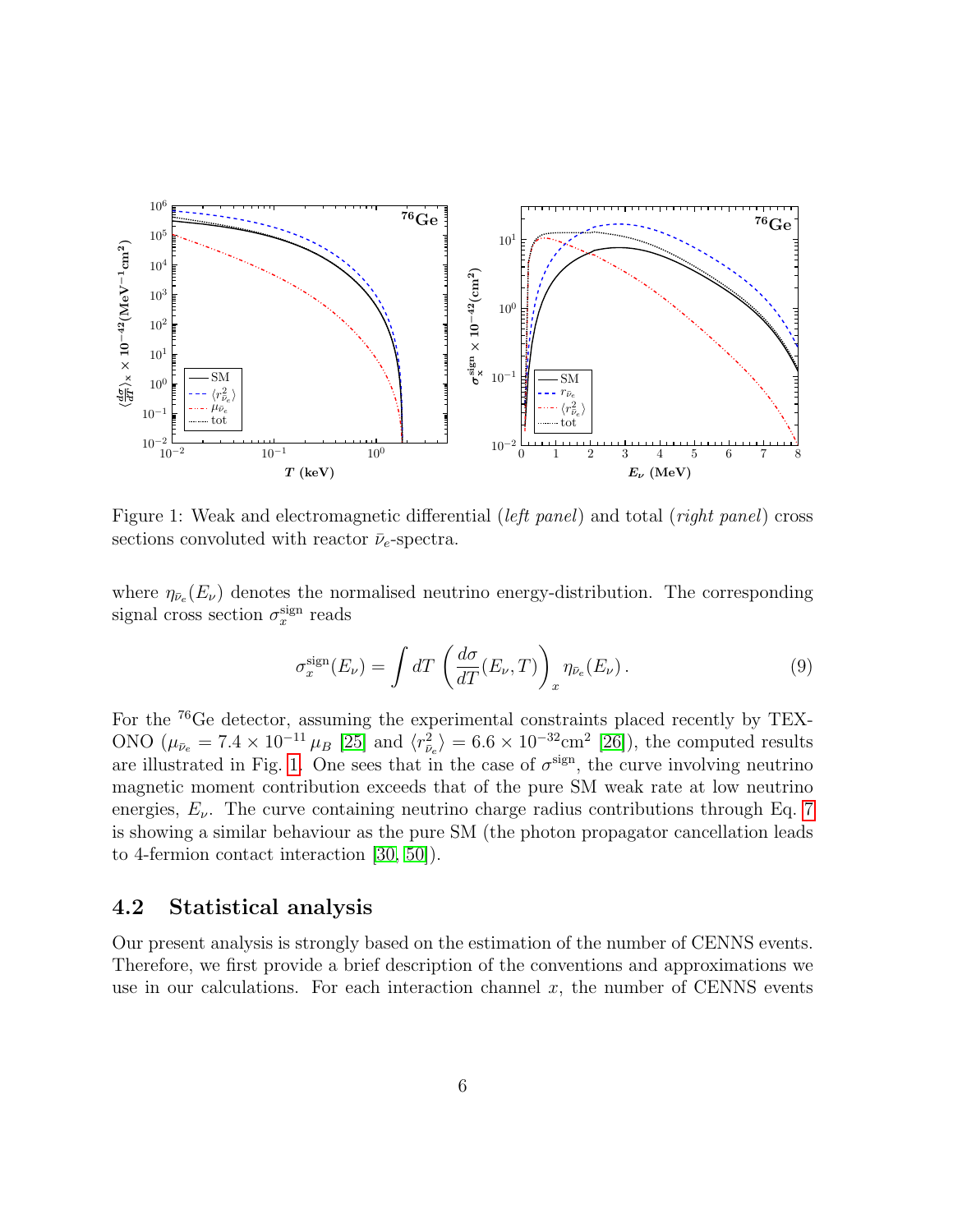

Figure 2:  $\Delta \chi^2$  sensitivity profile as a function of the weak mixing angle  $\theta_W$  at TEX-ONO. The results are presented for two detector efficiencies 100% (50%) shown with red (black) colour and three values of the quenching factors  $Q_f = (1, 0.20, 0.25)$  indicated with (dashed, solid, dashdotted) lines. (For interpretation of the references to colour in this figure legend, the reader is referred to the web version of this article.)

above a minimum nuclear recoil-energy,  $T_{min}$ , reads [\[43\]](#page-16-3)

<span id="page-7-0"></span>
$$
N_x = K \int_{E_{\nu_{\min}}}^{E_{\nu_{\max}}} \eta_{\bar{\nu}_e}(E_\nu) dE_\nu \int_{T_{\min}}^{T_{\max}} \left(\frac{d\sigma}{dT}(E_\nu, T)\right)_x dT.
$$
 (10)

In the above expression,  $K = N_{\text{targ}} t_{\text{tot}} \Phi_{\bar{\nu}_e}$ , with  $N_{\text{targ}}$  being the total number of atoms in the detector and  $t_{\text{tot}}$  the relevant irradiation period. Note that potential effects due to neutrino oscillation in propagation are neglected, since this is well satisfied for the short-baselines considered here. The numerical results throughout this work refer to a 1 kg  $^{76}$ Ge-detector, one year of data taking and a detector threshold of 100 eV<sub>ee</sub>. In addition, we consider two different detector efficiencies including an optimistic approach of a perfectly efficient detection capability and the more realistic scenario assuming a recoil acceptance of 50%.

The present calculations take into consideration the fact that the nuclear recoil events are quenched [\[39\]](#page-15-10) (in Ref. [\[24\]](#page-14-6), where for each target the calculation is referred to the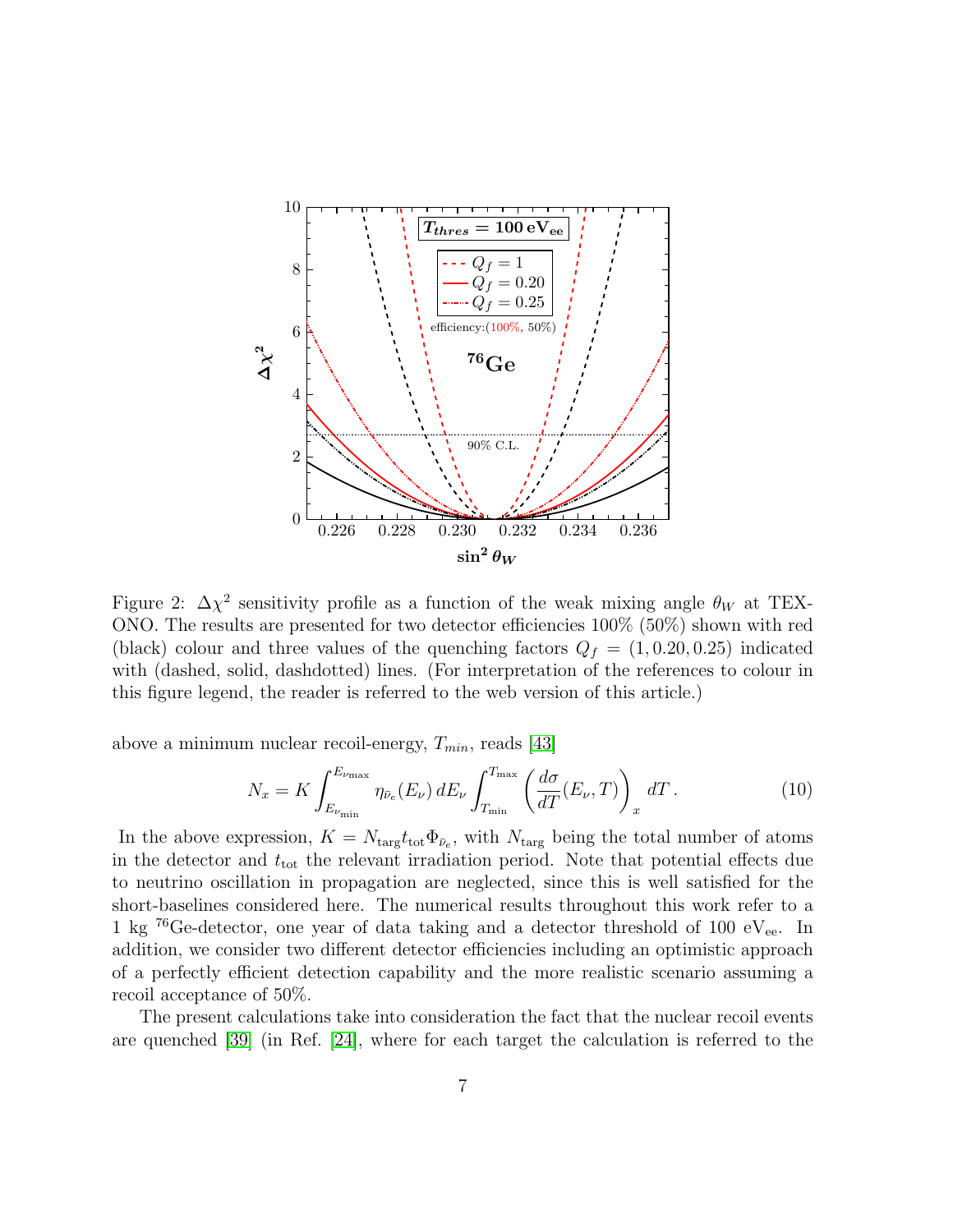<span id="page-8-0"></span>Table 1: Summary of the sensitivities obtained for  $\sin^2 \theta_W$  (1 $\sigma$ ) and for the EM neutrino parameters (90% C.L.) at the TEXONO experiment. The results refer to various sensitivities and quenching factors. Comparing with Ref. [\[24\]](#page-14-6) one sees that a substantial improvement in the sensitivity for the weak mixing angle  $\sin^2 \theta_W$ , the magnetic moment  $\mu_{\bar{\nu}_e}$  parameter and the neutrino charge-radius  $\langle r_{\bar{\nu}_e}^2 \rangle$  w.r.t. the COHERENT proposal.

|                                                                    | COHERENT <sup>[24]</sup>                              | TEXONO (this work)                                    |                |                |                |                |                |
|--------------------------------------------------------------------|-------------------------------------------------------|-------------------------------------------------------|----------------|----------------|----------------|----------------|----------------|
| (Target, Threshold)                                                | $(100 \text{ kg}^{76}\text{Ge}, 10 \text{ keV}_{ee})$ | $(1 \text{ kg } ^{76}\text{Ge}, 100 \text{ eV}_{ee})$ |                |                |                |                |                |
| Efficiency                                                         | 67%                                                   |                                                       | 100%           |                |                | 50%            |                |
| Quenching                                                          | $Q_f=1$                                               | $Q_f=1$                                               | $Q_f = 0.20$   | $Q_f = 0.25$   | $Q_f=1$        | $Q_f = 0.20$   | $Q_f = 0.25$   |
| $\delta s_W^2(\bar{\nu}_e)$                                        | 0.0055                                                | 0.0010                                                | 0.0033         | 0.0025         | 0.0014         | 0.0046         | 0.0035         |
| Uncer. $(100\%)$                                                   | 2.36                                                  | 0.43                                                  | 1.41           | 1.08           | 0.61           | 1.97           | 1.51           |
| $\mu_{\bar{\nu}_e}\times 10^{-10}\,\mu_B$                          | 9.46                                                  | 0.40                                                  | 0.98           | 0.83           | 0.47           | 1.17           | 0.99           |
| $\langle r^2_{\bar{\nu} e} \rangle \times 10^{-32}\,\mathrm{cm}^2$ | $-0.38 - 0.37$                                        | $-0.07 - 0.07$                                        | $-0.22 - 0.22$ | $-0.17 - 0.17$ | $-0.10 - 0.10$ | $-0.32 - 0.31$ | $-0.24 - 0.24$ |

nuclear recoil-energy window [\[21\]](#page-14-3), such a treatment is not necessary). Corrections of this type are crucial since for a given ionisation detector the observed energy (equivalent to an electron energy) is lower than the total nuclear recoil-energy, i.e. much energy is converted to heat (phonons) which is not measured, especially at low energies [\[40\]](#page-16-0). To convert from nuclear recoil-energy  $(eV_{nr})$  to electron equivalent energy  $(eV_{ee})$ , we multiply the energy scale by a quenching factor,  $Q_f$ . In principle  $Q_f$  varies with the nuclear-recoil energy [\[41\]](#page-16-1) and has to be determined experimentally, however for the sub-keV Germanium-based targets considered here it can be well-approximated as constant with typical values in the range 0.20-0.25 [\[28\]](#page-14-10). Thus, the TEXONO threshold  $T_{thres} = 100 \text{ eV}_{ee}$  corresponds to nuclear recoil-energy  $T_{\text{min}} = 500 \text{ eV}_{\text{nr}}$  for  $Q_f = 0.20$  and  $T_{\text{min}} = 400 \text{ eV}_{\text{nr}}$  for  $Q_f = 0.25$ , correspondingly the maximum nuclear recoil-energy  $T_{\text{max}} = 1.81 \text{ keV}_{\text{nr}}$ , is restricted to a maximum observable energy of 362 and 452  $\rm eV_{ee}$ .

<span id="page-8-1"></span>The sensitivity of the TEXONO experiment to the SM weak mixing angle  $\sin^2 \theta_W$  is quantitatively determined on the basis of a  $\chi^2$ -type analysis relying on statistical errors only [\[24\]](#page-14-6)

$$
\chi^2 = \left(\frac{N_{SM} - N_{SM}(\sin^2 \theta_W)}{\delta N_{SM}}\right)^2.
$$
\n(11)

In our calculational procedure we have assumed that the TEXONO experiment will detect the precise number of SM events,  $N_{SM}$ , by fixing the electroweak mixing parameter to the PDG value i.e.  $\hat{s}_Z^2 = 0.23120$  [\[17\]](#page-13-11). We estimate the expected events  $N_{\rm SM} =$ (27962, 2586, 4415) assuming  $Q_f = (1, 0.20, 0.25)$  and a detection threshold 100 eV<sub>ee</sub>, in good agreement with Ref. [\[29\]](#page-15-0). The  $\chi^2$  function is then minimised with respect to  $\sin^2 \theta_W$ , by varying this parameter around its central value, taken as the value reported by the PDG.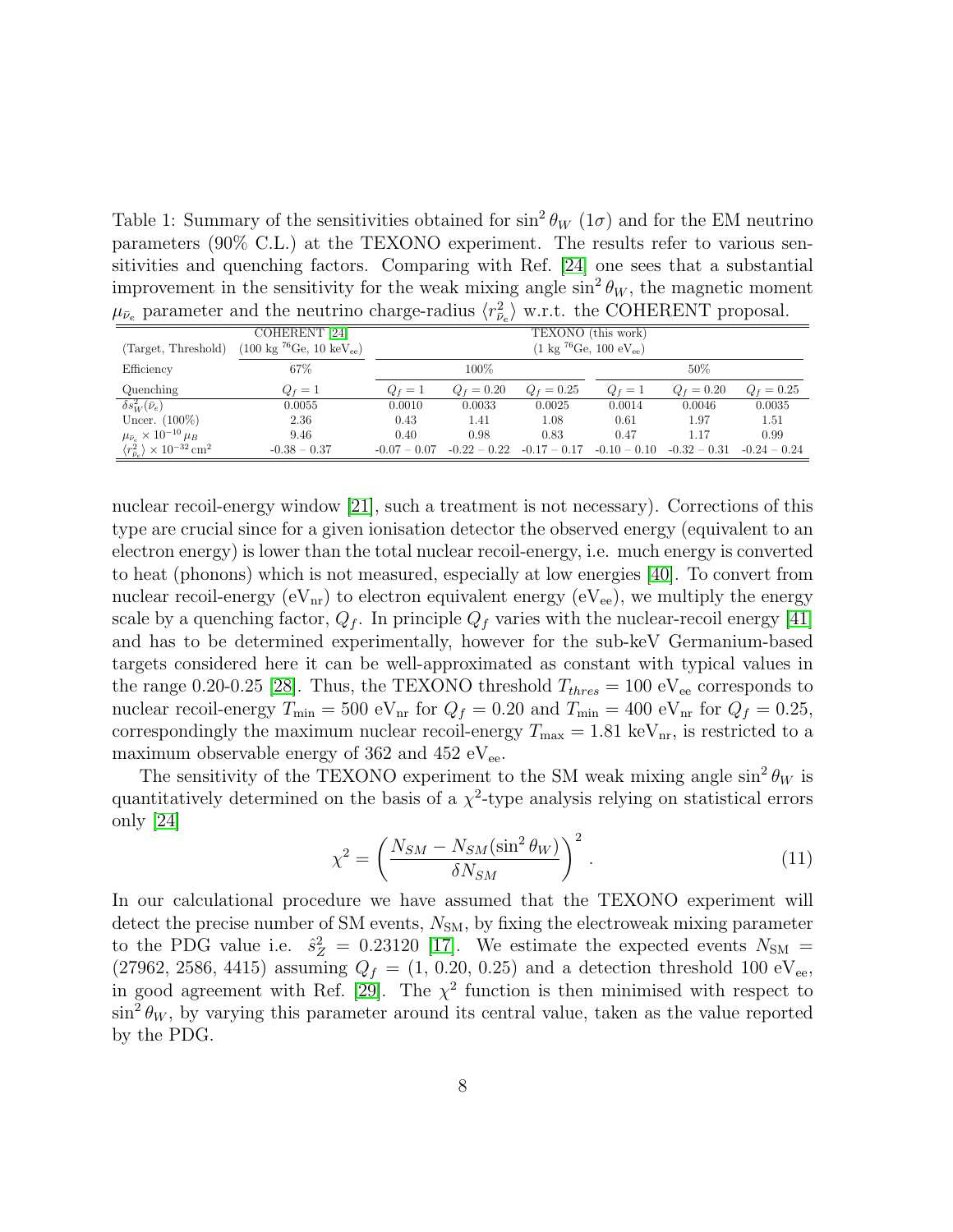

Figure 3: (Left panel)  $\Delta \chi^2$  profiles in terms of the neutrino magnetic moment parameter  $\mu_{\bar{\nu}_e}$  in units of  $10^{-10}\mu_B$  at TEXONO. (*Right panel*) Sensitivity to  $\mu_{\bar{\nu}_e}$  at 90% C.L. as a function of the detector mass. Same conventions as in Fig. [2](#page-7-0) are used.

We have explicitly verified that there are good prospects for making precision tests of the SM by using low-energy <sup>76</sup>Ge detectors. Our results for the TEXONO sensitivity to the weak mixing angle are presented in Fig. [2.](#page-7-0) Furthermore, we have also evaluated the 1 $\sigma$  error band on sin<sup>2</sup>  $\theta_W$  defined as  $\delta \sin^2 \theta_W \equiv \delta s_W^2 = (s_{W^{max}}^2 - s_{W^{min}}^2)/2$  as well as the corresponding uncertainty  $\delta s_W^2/\hat{s}_Z^2$ , with  $s_{W^{max}}^2$  ( $s_{W^{min}}^2$ ) being the respective upper (lower) bound. The resulting sensitivities are shown in Table [1.](#page-8-0) Specifically, neglecting the quenching corrections  $(Q_f = 1)$ , the improvement upon previous results [\[24\]](#page-14-6) is up to 82% (74% when realistic efficiencies are taken into account). Furthermore, the effect for  $Q_f = 0.20$  (0.25) leads to reduction of  $\delta \sin^2 \theta_W$  sensitivity by a factor of 3.3 (2.5) for both detection efficiencies.

Prompted by the upcoming generation of low-threshold nuclear detectors, we have made an effort to identify possible deviations from the SM neutrino-quark interaction cross section originated by non-standard neutrino EM properties. In particular, analysing their sensitivity to electromagnetic CENNS events we have found that important deviations may be induced by the presence of a non-zero transition neutrino magnetic moment  $\mu_{eff} \equiv \mu_{\bar{\nu}_e}$ . In order to determine this sensitivity we use a  $\chi^2$  function of the form [\[19\]](#page-14-1)

<span id="page-9-1"></span><span id="page-9-0"></span>
$$
\chi^2 = \left(\frac{N_{\rm SM} - N_{\rm tot}(\mu_{\bar{\nu}_e})}{\delta N_{\rm SM}}\right)^2.
$$
 (12)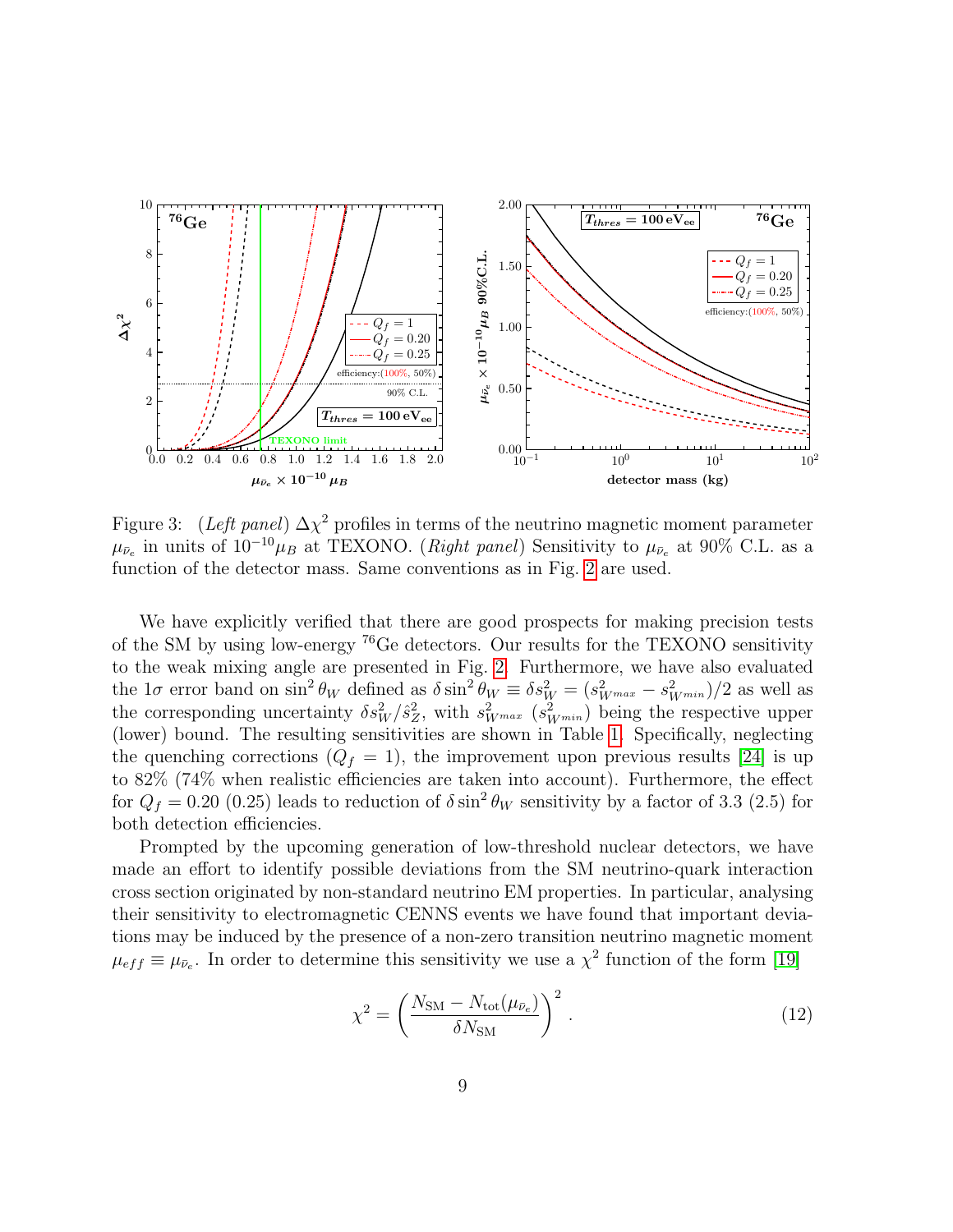

<span id="page-10-0"></span>Figure 4: 90% C.L. allowed regions in the  $(\sin^2 \theta_W - \mu_{\bar{\nu}_e})$  plane (*left panel*) and the  $(\langle r_{\bar{\nu}_e}^2 \rangle \mu_{\bar{\nu}_e}$ ) plane (*right panel*) from a two parameter combined analysis. See the text for more details.

In Eq.  $(12)$ , we substitute the SM cross section by the one given in Eq.  $(5)$  in order to account for possible events,  $N_{\text{tot}}$ , originating from the corrections associated to the nontrivial structure of the neutrino EM current, as discussed previously. The corresponding results obtained by varying the effective transition neutrino magnetic moment,  $\mu_{\bar{\nu}_e}$ , are presented in Fig. [3](#page-9-1) (left panel). The experimental TEXONO limit from  $\bar{\nu}_e - e$  scattering,  $\mu_{\bar{\nu}_e} = 7.4 \times 10^{-11} \mu_B$  [\[25\]](#page-14-7), is also shown for comparison (the most stringent bound on the neutrino magnetic moment comes from the reactor experiment GEMMA as  $\mu_{\bar{\nu}_e}$  =  $2.9 \times 10^{-11} \mu_B$  at 90% C.L. [\[58\]](#page-17-7)). One sees that the prospects are very promising. Indeed, from Table [1,](#page-8-0) we find that the attainable sensitivities are improved by about one order of magnitude compared to the corresponding expectations at a SNS facility, considered recently in [\[24\]](#page-14-6). Note however, that experiments at the SNS are not optimised to measure electron-neutrino properties.

Moreover, it is worth mentioning that for the case of a 100 eV<sub>ee</sub> threshold and  $Q_f =$ 1, the resulting sensitivity is by 46% (36% for the case of realistic efficiency) better than the existing limits derived from  $\bar{\nu}_e - e$  scattering TEXONO data [\[25\]](#page-14-7). However, assuming  $Q_f = 0.20$  (0.25) the above sensitivity reduces by a factor of 2.5 (2.1) for both recoil acceptances. From our calculations we have also found that neglecting quenching corrections the sensitivity to  $\mu_{\bar{\nu}_e}$  of a given detector with mass m is roughly equivalent to that of a detector with ten times bigger mass for the case of  $Q_f = 0.25$ . The results concerning this point are shown in Fig. [3](#page-9-1) (right panel).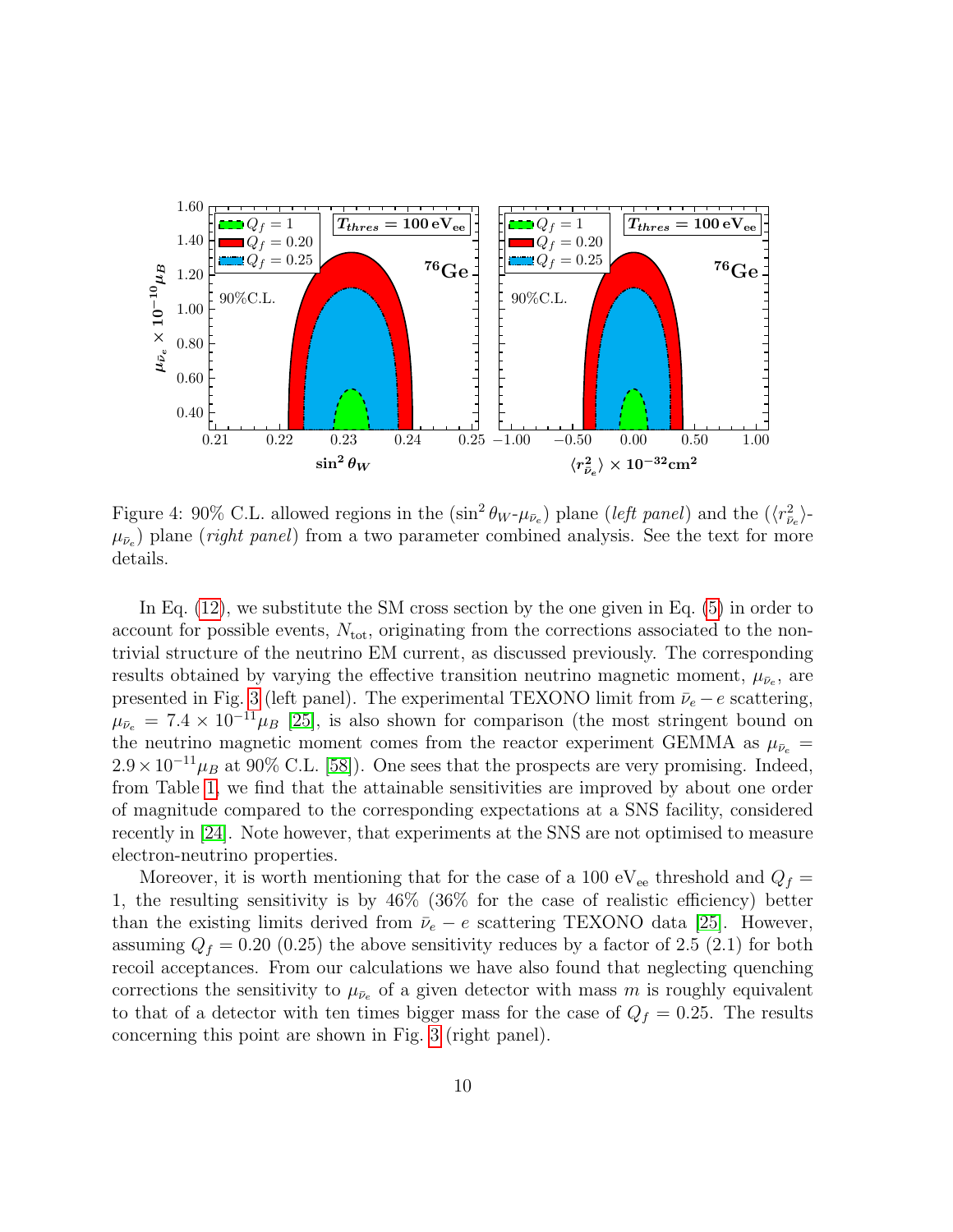In view of our previous discussion, the TEXONO sensitivity to  $\langle r_{\bar{\nu}_e}^2 \rangle$ -related searches is estimated through the definition of the  $\chi^2$  given in Eq. [\(11\)](#page-8-1) by replacing  $\sin^2 \theta_W$  with that of Eq. [\(7\)](#page-5-0) and fixing  $\sin^2 \overline{\theta_W}$  to the PDG value. After the  $\chi^2$  minimisation we find that the TEXONO experiment is expected to be very sensitive to EM contributions of this type. The estimated 90% C.L. sensitivities are presented in Table [1.](#page-8-0) In the particular case of  $Q_f = 0.25$  we see that thanks to the observation of CENNS events, TEXONO can reach an improvement of the order of 35% or more, with respect to similar calculations  $[24]$ . Again, this sensitivity reduces by a factor of 3.2 (2.4) when quenching corrections  $Q_f = 0.20$  (0.25) are taken into account. Moreover, it is worth noting that the latter sensitivities are by one order of magnitude better than the current TEXONO constraint obtained from  $\bar{\nu}_e - e$  scattering [\[26\]](#page-14-8).

Finally, it is also interesting to show the combined sensitivities obtained by varying two of the above parameters  $(\sin^2 \theta_W, \mu_{\bar{\nu}_e} \text{ and } \langle r_{\bar{\nu}_e}^2 \rangle)$  simultaneously. The 90% C.L. allowed regions in the  $(\sin^2 \theta_W - \mu_{\bar{\nu}_e})$  and  $(\langle r_{\bar{\nu}_e}^2 \rangle - \mu_{\bar{\nu}_e})$  plane are shown in the left and right panel of Fig. [4,](#page-10-0) respectively for different quenching factors. One notices that the resulting parameter space is substantially reduced with respect to the corresponding sensitivity regions for muon neutrinos at a SNS experiment (see e.g. Ref. [\[24\]](#page-14-6)). The latter is a direct consequence of the low-threshold TEXONO detectors adopted in the present study.

## 5 Summary and conclusions

In this work we have explored the possibility of performing Standard Model precision studies and probing for new physics through low energy neutral-current coherent elastic neutrino-nucleus scattering (CENNS) at the TEXONO experiment. Moreover, we have presented a comprehensive analysis for the case of potential sub-leading neutrino EM interactions. The calculated convoluted cross sections, clearly indicate the need for novel detector technologies with sub-keV sensitivities. Furthermore, from a nuclear physics point of view, the reactor neutrino beam induces transitions in the bound nuclear spectrum while the Spallation Neutron Source (SNS) beam may excite in addition much higher transitions of the nuclear detector. We conclude that, apart from providing the first ever detection of CENNS events, low threshold Germanium-based kg-scale detectors, e.g. TEXONO, will bring substantial improvements on precision SM tests as well as sensitivities on neutrino EM properties, such as the neutrino magnetic moment and the neutrino charge radius. We show explicitly that the sensitivities improve by up to one order of magnitude with respect to previous estimates. In this paper we have used realistic nuclear structure calculations within the context of the quasi-particle random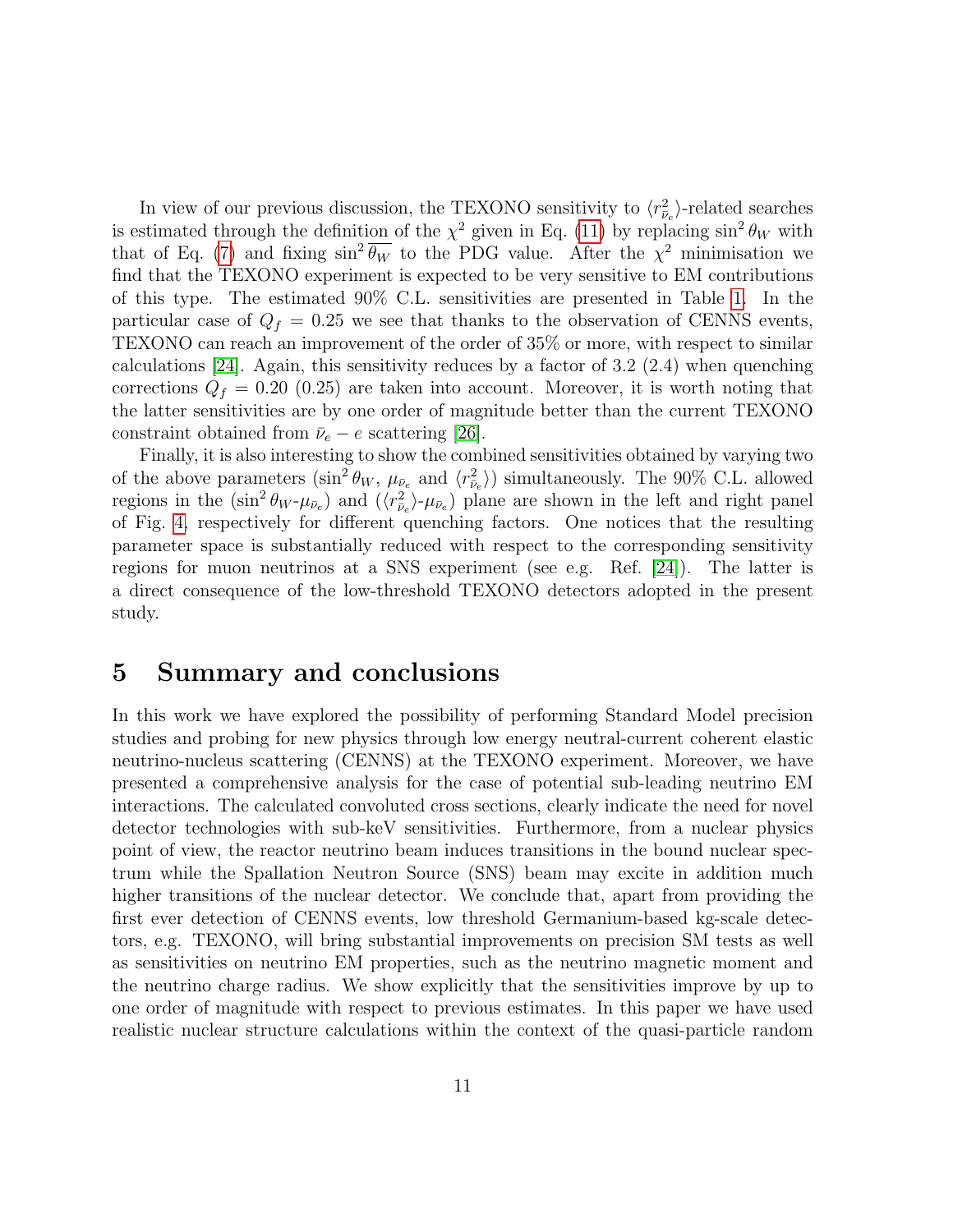phase approximation (QRPA) and a simple  $\chi^2$ -type analysis taking into account quenching effects. We have also checked that our sensitivities are determined mainly by the number of events: a binned sample would result in differences less than percent. It is also worth mentioning that a global fit including an experiment at the SNS added to the TEXONO experiment will not essentially improve these results, since SNS provides the best sensitivities for the case of muonic neutrinos. Hence, the two experiments are clearly complementary.

# Acknowledgements

This work was supported by Spanish MINECO under grants FPA2014-58183-P, Multidark CSD2009-00064 (Consolider-Ingenio 2010 Programme), by EPLANET, by the CONACYT grant 166639 (Mexico) and the PROMETEOII/2014/084 grant from Generalitat Valenciana. DKP was supported by "Prometeu per a grups d' investigació d' Excel·lència de la Consellería d' Educació, Cultura i Esport, CPI-14-289"  $(GVPROMETEOII2014-084)$ . MT is also supported by a Ramon y Cajal contract of the Spanish MINECO (grant SEV-2014-0398 (MINECO)). TSK wishes to thank Prof. H.T. Wong for the useful discussion on TEXONO experiment during attending the NDM-15 conference. DKP is indebted to Prof. J.D. Vergados for stimulating discussions.

## References

- <span id="page-12-0"></span>[1] M. Maltoni, T. Schwetz, M. Tortola, J. W. F. Valle, Status of global fits to neutrino oscillations, New J.Phys. 6 (2004) 122, this review gives a comprehensive set of references. [arXiv:hep-ph/0405172](http://arxiv.org/abs/hep-ph/0405172).
- <span id="page-12-1"></span>[2] H. Nunokawa, S. J. Parke, J. W. Valle, CP Violation and Neutrino Oscillations, Prog.Part.Nucl.Phys. 60 (2008) 338–402. [arXiv:0710.0554](http://arxiv.org/abs/0710.0554), [doi:10.1016/j.ppnp.](http://dx.doi.org/10.1016/j.ppnp.2007.10.001) [2007.10.001](http://dx.doi.org/10.1016/j.ppnp.2007.10.001).
- <span id="page-12-2"></span>[3] D. Forero, M. Tortola, J. W. F. Valle, Global status of neutrino oscillation parameters after recent reactor measurements, Phys.Rev. D86 (2012) 073012. [arXiv:1205.4018](http://arxiv.org/abs/arXiv:1205.4018).
- <span id="page-12-3"></span>[4] D. Forero, M. Tortola, J. Valle, Neutrino oscillations refitted, Phys.Rev. D90 (9) (2014) 093006. [arXiv:1405.7540](http://arxiv.org/abs/1405.7540), [doi:10.1103/PhysRevD.90.093006](http://dx.doi.org/10.1103/PhysRevD.90.093006).
- <span id="page-12-4"></span>[5] J. Schechter, J. W. F. Valle, Neutrino masses in SU(2) x U(1) theories, Phys. Rev. D22 (1980) 2227.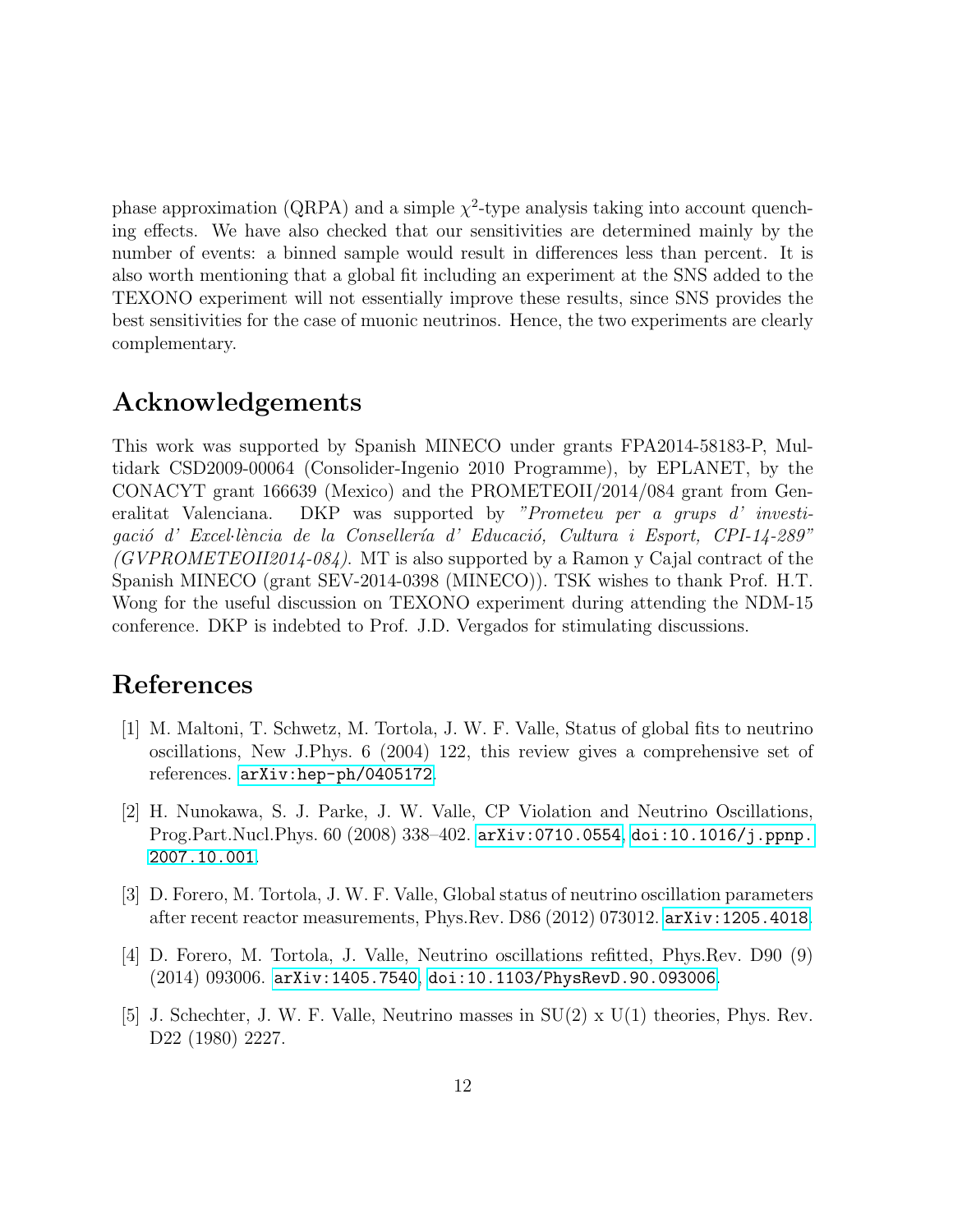- <span id="page-13-0"></span>[6] J. Schechter, J. W. F. Valle, Neutrino Decay and Spontaneous Violation of Lepton Number, Phys. Rev. D25 (1982) 774. Non-standard neutrino-nucleus interactions
- <span id="page-13-1"></span>[7] T. S. Kosmas, Non-standard neutrino-nucleus interactions, Invited talk in Neutrinos and Dark Matter in Nuclear Physics 2015 (NDM-15) June 1-5, 2015, Jyväskyä, Finland. <https://www.jyu.fi/en/congress/ndm15>
- <span id="page-13-2"></span>[8] S. M. Boucenna, S. Morisi, J. W. Valle, The low-scale approach to neutrino masses, Adv.High Energy Phys. 2014 (2014) 831598. [arXiv:1404.3751](http://arxiv.org/abs/1404.3751), [doi:](http://dx.doi.org/10.1155/2014/831598) [10.1155/2014/831598](http://dx.doi.org/10.1155/2014/831598).
- <span id="page-13-3"></span>[9] J. W. Valle, J. C. Romao, Neutrinos in high energy and astroparticle physics, 1st Edition, Wiley-VCH, Berlin, 2015.
- <span id="page-13-4"></span>[10] J. Schechter, J. W. F. Valle, Majorana neutrinos and magnetic fields, Phys. Rev. D24 (1981) 1883, err. D25, 283 (1982).
- <span id="page-13-5"></span>[11] R. E. Shrock, Electromagnetic properties and decays of Dirac and Majorana neutrinos in a general class of gauge theories, Nucl.Phys. B206 (1982) 359.
- <span id="page-13-6"></span>[12] B. Kayser, Majorana Neutrinos and their Electromagnetic Properties, Phys.Rev. D26 (1982) 1662.
- <span id="page-13-7"></span>[13] J. F. Nieves, Electromagnetic properties of majorana neutrinos, Phys. Rev. D26 (1982) 3152. [doi:10.1103/PhysRevD.26.3152](http://dx.doi.org/10.1103/PhysRevD.26.3152).
- <span id="page-13-8"></span>[14] J. F. Beacom, P. Vogel, Neutrino magnetic moments, flavor mixing, and the superKamiokande solar data, Phys. Rev. Lett. 83 (1999) 5222–5225. [arXiv:hep-ph/](http://arxiv.org/abs/hep-ph/9907383) [9907383](http://arxiv.org/abs/hep-ph/9907383).
- <span id="page-13-9"></span>[15] C. Broggini, C. Giunti, A. Studenikin, Electromagnetic Properties of Neutrinos, Adv.High Energy Phys. 2012 (2012) 459526. [arXiv:1207.3980](http://arxiv.org/abs/1207.3980), [doi:10.1155/](http://dx.doi.org/10.1155/2012/459526) [2012/459526](http://dx.doi.org/10.1155/2012/459526).
- <span id="page-13-10"></span>[16] D. Papoulias, T. Kosmas, Neutrino transition magnetic moments within the nonstandard neutrinonucleus interactions, Phys.Lett. B747 (2015) 454–459. [arXiv:](http://arxiv.org/abs/1506.05406) [1506.05406](http://arxiv.org/abs/1506.05406), [doi:10.1016/j.physletb.2015.06.039](http://dx.doi.org/10.1016/j.physletb.2015.06.039).
- <span id="page-13-11"></span>[17] J. Beringer, et al., Review of Particle Physics (RPP), Phys.Rev. D86 (2012) 010001.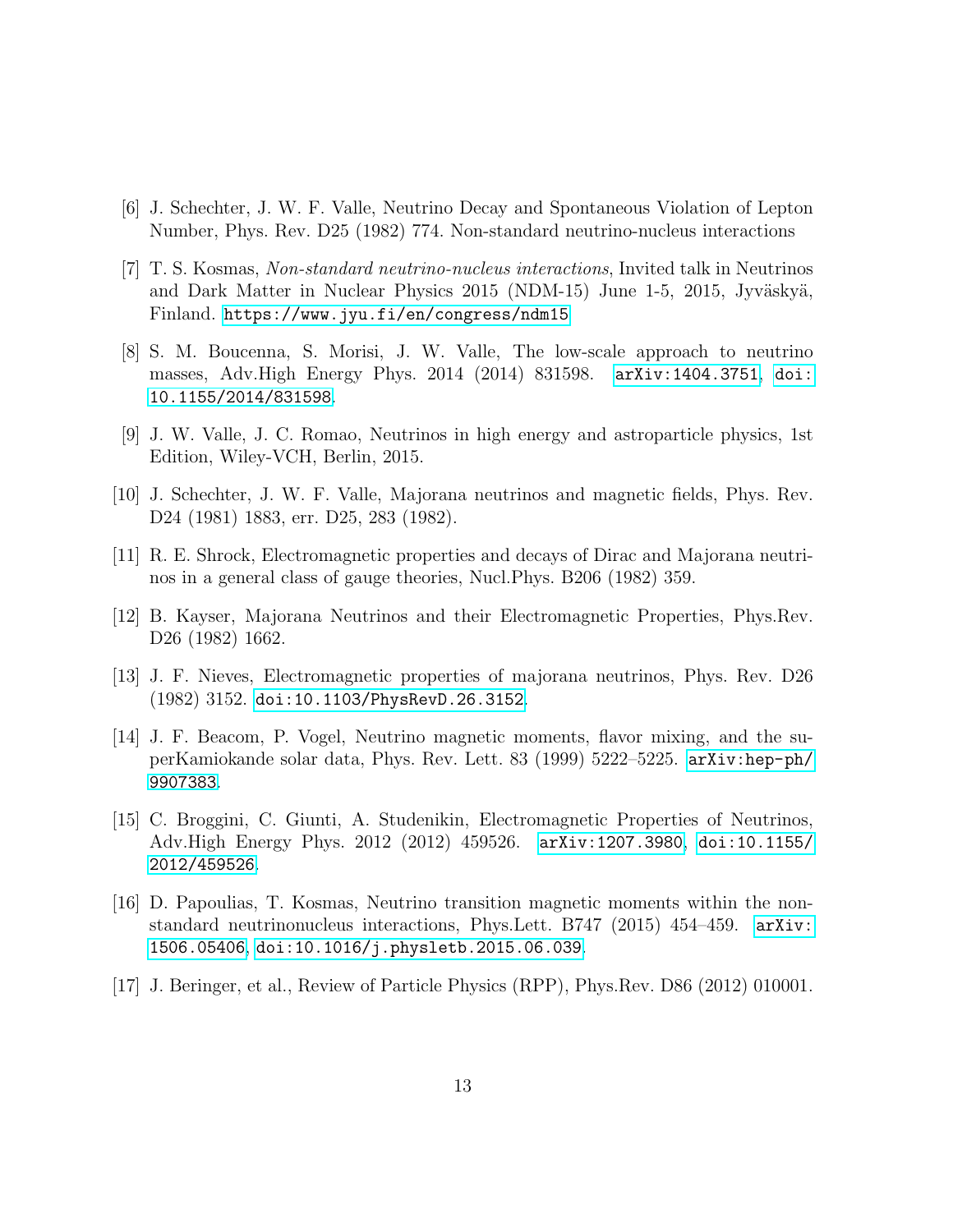- <span id="page-14-0"></span>[18] W. Grimus, M. Maltoni, T. Schwetz, M. A. Tortola, J. W. F. Valle, Constraining Majorana neutrino electromagnetic properties from the LMA-MSW solution of the solar neutrino problem, Nucl. Phys. B648 (2003) 376–396. [arXiv:hep-ph/0208132](http://arxiv.org/abs/hep-ph/0208132).
- <span id="page-14-1"></span>[19] M. Tortola, Constraining neutrino magnetic moment with solar and reactor neutrino data, PoS AHEP2003 (2003) 022. [arXiv:hep-ph/0401135](http://arxiv.org/abs/hep-ph/0401135).
- <span id="page-14-2"></span>[20] K. Scholberg, Prospects for measuring coherent neutrino-nucleus elastic scattering at a stopped-pion neutrino source, Phys.Rev. D73 (2006) 033005. [arXiv:hep-ex/](http://arxiv.org/abs/hep-ex/0511042) [0511042](http://arxiv.org/abs/hep-ex/0511042), [doi:10.1103/PhysRevD.73.033005](http://dx.doi.org/10.1103/PhysRevD.73.033005).
- <span id="page-14-3"></span>[21] A. Bolozdynya, F. Cavanna, Y. Efremenko, G. Garvey, V. Gudkov, et al., Opportunities for Neutrino Physics at the Spallation Neutron Source: A White Paper, [arXiv:1211.5199](http://arxiv.org/abs/1211.5199).
- <span id="page-14-4"></span>[22] D. Akimov, et al., Coherent Scattering Investigations at the Spallation Neutron Source: a Snowmass White Paper, [arXiv:1310.0125](http://arxiv.org/abs/1310.0125).
- <span id="page-14-5"></span>[23] D. Papoulias, T. Kosmas, Standard and non-standard neutrino-nucleus reactions cross sections and event rates to neutrino detection experiments, Adv.High Energy Phys. 2015 (2015) 763648. [arXiv:1502.02928](http://arxiv.org/abs/1502.02928), [doi:10.1155/2015/763648](http://dx.doi.org/10.1155/2015/763648).
- <span id="page-14-6"></span>[24] T. S. Kosmas, O. G. Miranda, D. K. Papoulias, M. Tortola, J. W. F. Valle, Probing neutrino magnetic moments at the Spallation Neutron Source facility, Phys. Rev. D92 (1) (2015) 013011. [arXiv:1505.03202](http://arxiv.org/abs/1505.03202), [doi:10.1103/PhysRevD.92.013011](http://dx.doi.org/10.1103/PhysRevD.92.013011).
- <span id="page-14-7"></span>[25] H. Wong, et al., A Search of Neutrino Magnetic Moments with a High-Purity Germanium Detector at the Kuo-Sheng Nuclear Power Station, Phys.Rev. D75 (2007) 012001. [arXiv:hep-ex/0605006](http://arxiv.org/abs/hep-ex/0605006), [doi:10.1103/PhysRevD.75.012001](http://dx.doi.org/10.1103/PhysRevD.75.012001).
- <span id="page-14-8"></span>[26] M. Deniz, et al., Measurement of Neutrino-Electron Scattering Cross-Section with a CsI(Tl) Scintillating Crystal Array at the Kuo-Sheng Nuclear Power Reactor, Phys. Rev. D81 (2010) 072001. [arXiv:0911.1597](http://arxiv.org/abs/0911.1597).
- <span id="page-14-9"></span>[27] A. Soma, et al., Extraction of Physics Signals Near Threshold with Germanium Detectors in Neutrino and Dark Matter Experiments, [arXiv:1411.4802](http://arxiv.org/abs/1411.4802).
- <span id="page-14-10"></span>[28] H. T. Wong, H.-B. Li, J. Li, Q. Yue, Z.-Y. Zhou, Research program towards observation of neutrino-nucleus coherent scattering, J.Phys.Conf.Ser. 39 (2006) 266–268. [arXiv:hep-ex/0511001](http://arxiv.org/abs/hep-ex/0511001), [doi:10.1088/1742-6596/39/1/064](http://dx.doi.org/10.1088/1742-6596/39/1/064).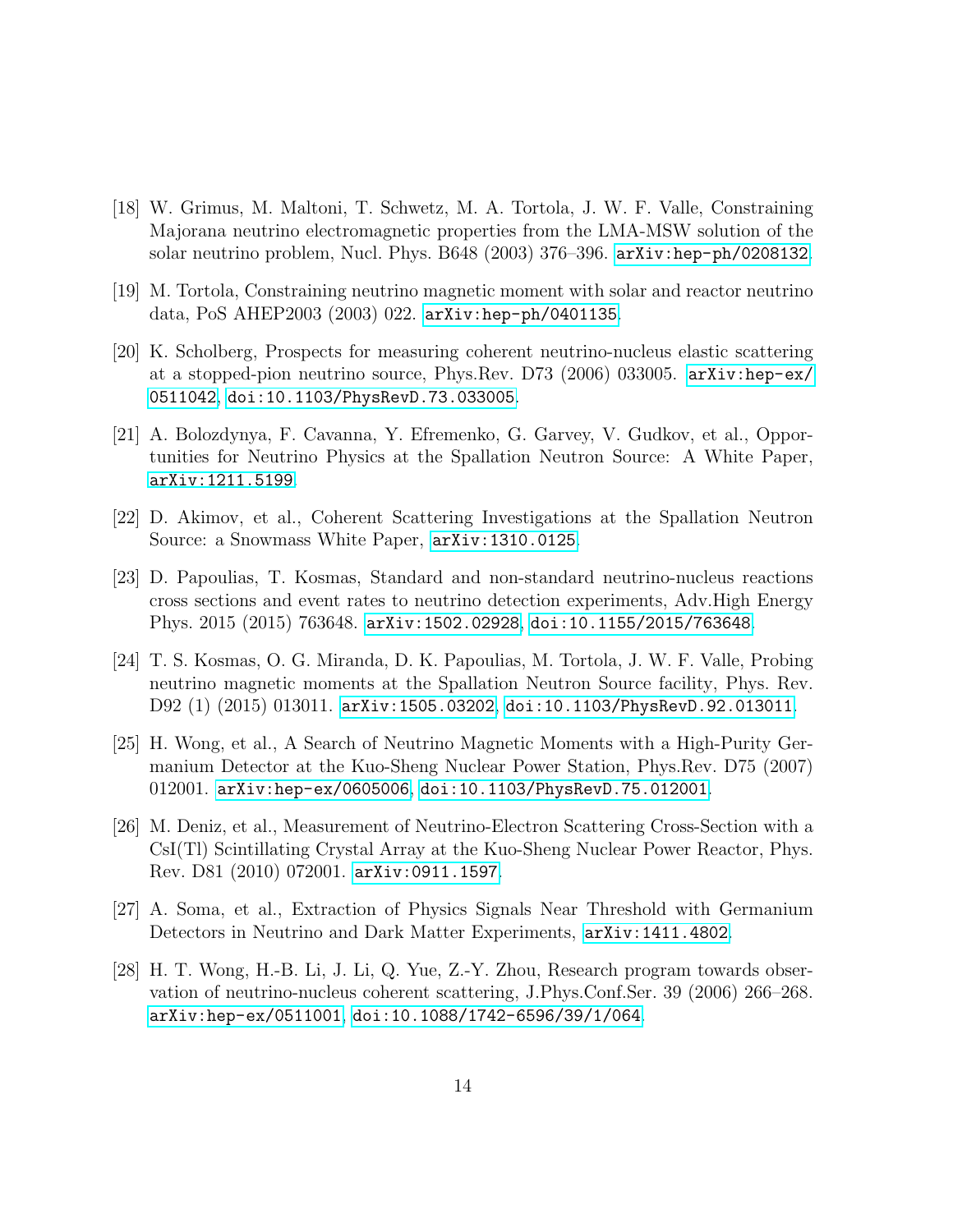- <span id="page-15-0"></span>[29] H. T. Wong, Neutrino-nucleus coherent scattering and dark matter searches with sub-keV germanium detector, Nucl.Phys. A844 (2010) 229C–233C. [doi:10.1016/](http://dx.doi.org/10.1016/j.nuclphysa.2010.05.040) [j.nuclphysa.2010.05.040](http://dx.doi.org/10.1016/j.nuclphysa.2010.05.040).
- <span id="page-15-1"></span>[30] J.-W. Chen, H.-C. Chi, K.-N. Huang, H.-B. Li, C. P. Liu, L. Singh, H. T. Wong, C.- L. Wu, C.-P. Wu, Constraining neutrino electromagnetic properties by germanium detectors, Phys. Rev. D91 (1) (2015) 013005. [arXiv:1411.0574](http://arxiv.org/abs/1411.0574), [doi:10.1103/](http://dx.doi.org/10.1103/PhysRevD.91.013005) [PhysRevD.91.013005](http://dx.doi.org/10.1103/PhysRevD.91.013005).
- <span id="page-15-2"></span>[31] P. Vogel, J. Engel, Neutrino electromagnetic form-factors, Phys. Rev. D39 (1989) 3378.
- <span id="page-15-3"></span>[32] O. G. Miranda, et al., Constraining the neutrino magnetic moment with anti- neutrinos from the sun, Phys. Rev. Lett. 93 (2004) 051304. [arXiv:hep-ph/0311014](http://arxiv.org/abs/hep-ph/0311014).
- <span id="page-15-4"></span>[33] O. G. Miranda, T. I. Rashba, A. I. Rez, J. W. F. Valle, Enhanced solar anti-neutrino flux in random magnetic fields, Phys. Rev. D70  $(2004)$  113002.  $arXiv:hep-ph/$ [0406066](http://arxiv.org/abs/hep-ph/0406066).
- <span id="page-15-5"></span>[34] W. A. Bardeen, R. Gastmans, B. Lautrup, Static quantities in Weinberg's model of weak and electromagnetic interactions, Nucl.Phys. B46 (1972) 319–331. [doi:](http://dx.doi.org/10.1016/0550-3213(72)90218-0) [10.1016/0550-3213\(72\)90218-0](http://dx.doi.org/10.1016/0550-3213(72)90218-0).
- <span id="page-15-6"></span>[35] S. Lee, Higher-order corrections to leptonic processes and the renormalization of weinberg's theory of weak interactions in the unitary gauge, Phys.Rev. D6 (1972) 1701–1717. [doi:10.1103/PhysRevD.6.1701](http://dx.doi.org/10.1103/PhysRevD.6.1701).
- <span id="page-15-7"></span>[36] J. Barranco, O. Miranda, T. Rashba, Improved limit on electron neutrino charge radius through a new evaluation of the weak mixing angle, Phys.Lett. B662 (2008) 431–435. [arXiv:0707.4319](http://arxiv.org/abs/0707.4319).
- <span id="page-15-8"></span>[37] M. Hirsch, E. Nardi, D. Restrepo, Bounds on the tau and muon neutrino vector and axial vector charge radius, Phys. Rev. D67 (2003) 033005. [arXiv:hep-ph/0210137](http://arxiv.org/abs/hep-ph/0210137).
- <span id="page-15-9"></span>[38] J. Bernabeu, L. Cabral-Rosetti, J. Papavassiliou, J. Vidal, On the charge radius of the neutrino, Phys.Rev. D62 (2000) 113012. [arXiv:hep-ph/0008114](http://arxiv.org/abs/hep-ph/0008114), [doi:10.](http://dx.doi.org/10.1103/PhysRevD.62.113012) [1103/PhysRevD.62.113012](http://dx.doi.org/10.1103/PhysRevD.62.113012).
- <span id="page-15-10"></span>[39] E. Simon et al., SICANE: A Detector array for the measurement of nuclear recoil quenching factors using a monoenergetic neutron beam, Nucl. Instrum. Meth. A507 (2003) 643. [arXiv:astro-ph/0212491](http://arxiv.org/abs/astro-ph/0212491), [doi:10.1016/S0168-9002\(03\)01438-4](http://dx.doi.org/10.1016/S0168-9002(03)01438-4).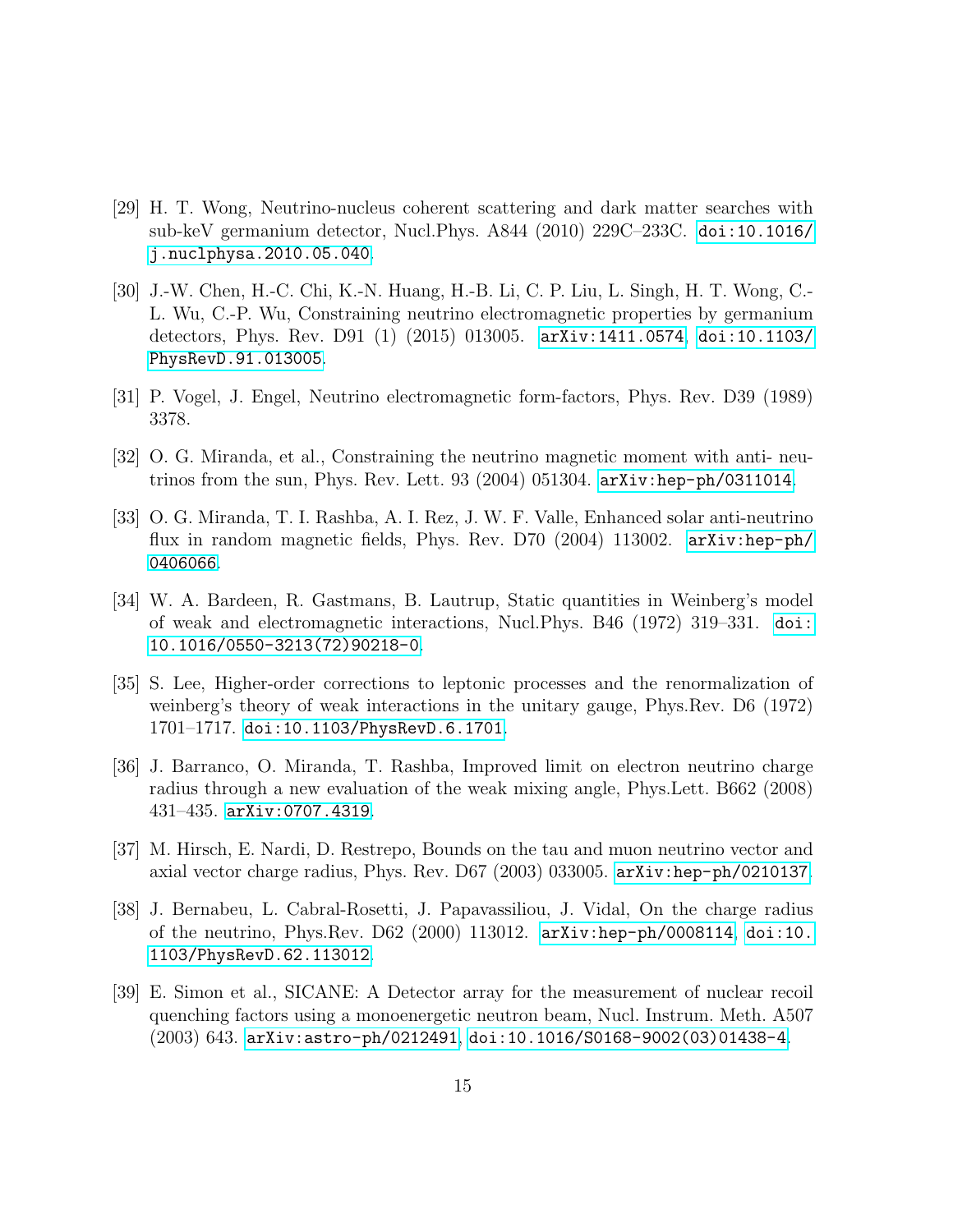- <span id="page-16-0"></span>[40] Y. Giomataris and J. D. Vergados, Network of neutral current spherical TPC's for dedicated supernova detection, Phys.Lett. B634 (2006) 23-29. [arXiv:hep-ex/](http://arxiv.org/abs/hep-ex/0503029) [0503029](http://arxiv.org/abs/hep-ex/0503029), [10.1016/j.physletb.2006.01.040](http://dx.doi.org/10.1016/j.physletb.2006.01.040).
- <span id="page-16-1"></span>[41] J. D. Vergados, F. T. Avignone, III and I. Giomataris, Coherent Neutral Current Neutrino-Nucleus Scattering at a Spallation Source: A Valuable Experimental Probe. [arXiv:hep-ph/0902.1055](http://arxiv.org/pdf/0902.1055v1.pdf), [10.1103/PhysRevD.79.113001](http://dx.doi.org/10.1103/PhysRevD.79.113001).
- <span id="page-16-2"></span>[42] O. G. Miranda, M. A. Tortola, J. W. F. Valle, Are solar neutrino oscillations robust?, JHEP 10 (2006) 008.
- <span id="page-16-3"></span>[43] J. Barranco, O. Miranda, T. Rashba, Probing new physics with coherent neutrino scattering off nuclei, JHEP 0512 (2005) 021. [arXiv:hep-ph/0508299](http://arxiv.org/abs/hep-ph/0508299), [doi:10.1088/](http://dx.doi.org/10.1088/1126-6708/2005/12/021) [1126-6708/2005/12/021](http://dx.doi.org/10.1088/1126-6708/2005/12/021).
- <span id="page-16-4"></span>[44] J. Barranco, et al., Constraining non-standard interactions in nu/e e or anti- nu/e e scattering, Phys. Rev. D73 (2006) 113001. [arXiv:hep-ph/0512195](http://arxiv.org/abs/hep-ph/0512195).
- <span id="page-16-5"></span>[45] J. Barranco, O. Miranda, T. Rashba, Low energy neutrino experiments sensitivity to physics beyond the Standard Model, Phys.Rev. D76 (2007) 073008. [arXiv:hep-ph/](http://arxiv.org/abs/hep-ph/0702175) [0702175](http://arxiv.org/abs/hep-ph/0702175), [doi:10.1103/PhysRevD.76.073008](http://dx.doi.org/10.1103/PhysRevD.76.073008).
- <span id="page-16-6"></span>[46] F. J. Escrihuela, O. G. Miranda, M. A. Tortola, J. W. F. Valle, Constraining nonstandard neutrino-quark interactions with solar, reactor and accelerator data, Phys. Rev. D80 (2009) 105009. [arXiv:0907.2630](http://arxiv.org/abs/0907.2630).
- <span id="page-16-7"></span>[47] F. J. Escrihuela, M. Tortola, J. W. F. Valle, O. G. Miranda, Global constraints on muon-neutrino non-standard interactions, Phys. Rev. D83 (2011) 093002. [arXiv:](http://arxiv.org/abs/1103.1366) [1103.1366](http://arxiv.org/abs/1103.1366).
- <span id="page-16-8"></span>[48] D. Papoulias, T. Kosmas, Nuclear aspects of neutral current non-standard  $\nu$ -nucleus reactions and the role of the exotic  $\mu^- \to e^-$  transitions experimental limits, Phys.Lett. B728 (2014) 482–488. [arXiv:1312.2460](http://arxiv.org/abs/1312.2460), [doi:10.1016/j.physletb.](http://dx.doi.org/10.1016/j.physletb.2013.12.028) [2013.12.028](http://dx.doi.org/10.1016/j.physletb.2013.12.028).
- <span id="page-16-9"></span>[49] O. Miranda, H. Nunokawa, Non standard neutrino interactions, [arXiv:1505.06254](http://arxiv.org/abs/1505.06254).
- <span id="page-16-10"></span>[50] C. Giunti, K. A. Kouzakov, Y.-F. Li, A. V. Lokhov, A. I. Studenikin, S. Zhou, Electromagnetic neutrinos in terrestrial experiments and astrophysics, [arXiv:1506.](http://arxiv.org/abs/1506.05387) [05387](http://arxiv.org/abs/1506.05387).